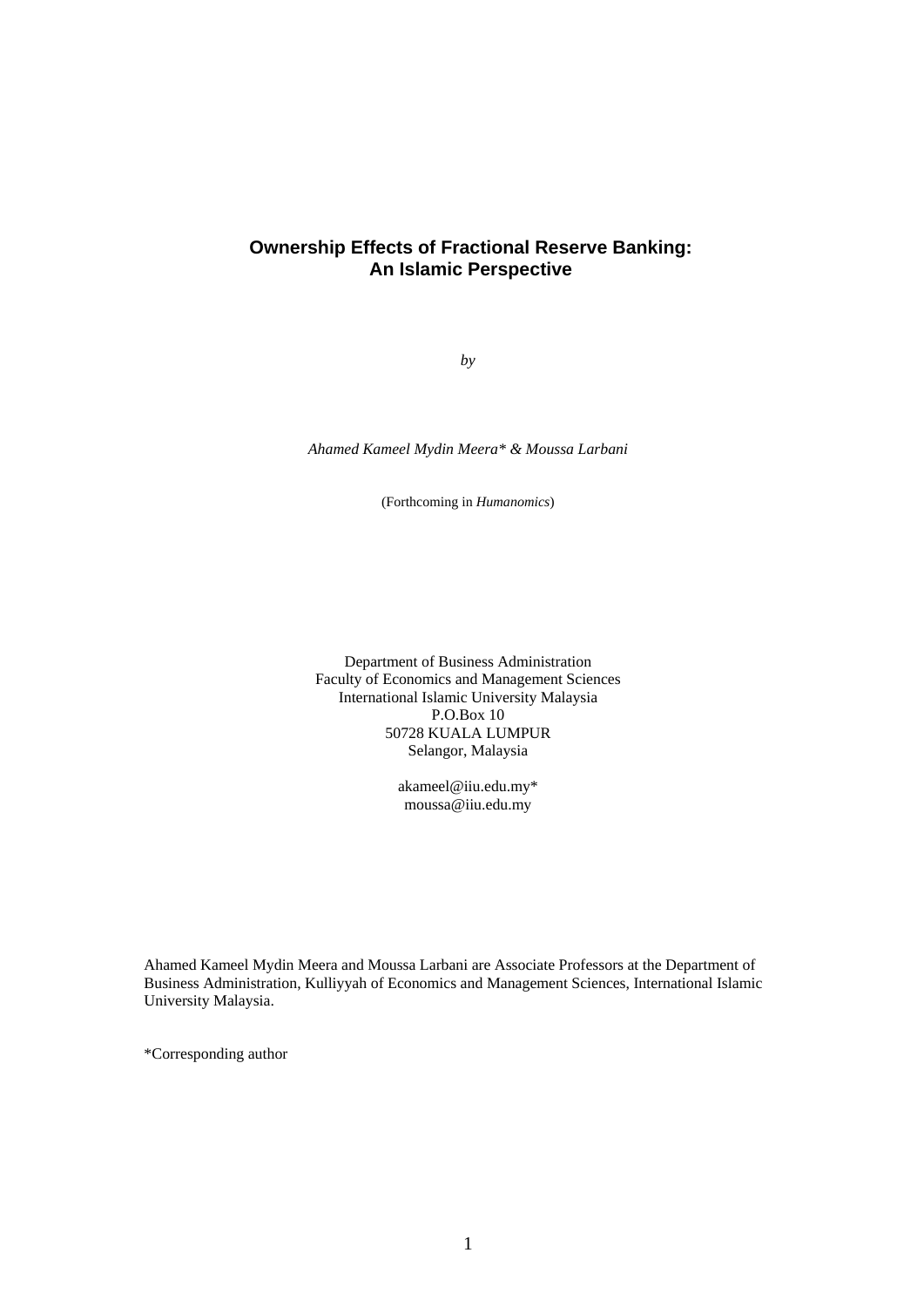#### **Ownership Effects of Fractional Reserve Banking: An Islamic Perspective**

*by*

*Ahamed Kameel Mydin Meera & Moussa Larbani[\\*](#page-1-0)*

#### **Abstract**

Fractional reserve banking (FRB) is the basis of the present-day monetary systems. In most countries, Islamic Banking and Finance too operates under this principle. This article argues that the FRB has effects on the ownership structure of assets in the economy, and that this effect violates the Islamic principles of ownership. It argues that money creation through FRB is creation of purchasing power out of nothing which brings about unjust ownership transfers of assets in the economy, to the bank effectively, paid for by the whole economy through inflation. This transfer of ownership is not based on human effort by taking on legitimate risks and neither with the knowledge nor the consent of the initial owners. These violate the ownership principles in Islam and tantamount to theft. It also has the elements of riba. On the same basis, Islamic governments should not create fiat money since this is equivalent to taking assets of the people, rich and poor alike, forcefully without compensation. It is, therefore, important that Shariah scholars come up with a fatwa on both the fiat money and the fractional reserve banking system. Such a fatwa is urgent and pertinent before Islamic banking and finance, that operate under these systems, takes a course that may prove to be difficult to reverse later. The Islamic economic and finance system cannot be founded upon a money system that is fundamentally equivalent to theft and riba.

### **1. Introduction and Objectives of Paper**

l

Fractional reserve banking (FRB) is the term given to the banking system practiced in almost all countries today. Indeed, it's a simple system that governs the working of the present-day monetary system<sup>[1](#page-1-1)</sup>. In most countries, Islamic Banking and Finance too operates under this principle. This article argues that the FRB has distributive effects - i.e. effects on the ownership structure of assets in the economy, and that this effect violates the ownership principle in Islam while inflicting profound injustice on the economy and society. It shows that FRB creates ownership out of nothing, without work and taking on legitimate risks; thereby transfering ownership wrongfully. The paper also shows that FRB has elements of riba that goes against the *maqasid al-Shariah*; and therefore can be termed illegal or *haram* from Islamic perspective. If the arguments are valid, then the paper has

<span id="page-1-0"></span><sup>\*</sup> Ahamed Kameel Mydin Meera and Moussa Larbani are Associate Professors at the Department of Business Administration, Faculty of Economics and Management Sciences, International Islamic University Malaysia. The authors would like to record their gratitude to their colleagues Assoc. Prof. Mohamed Aslam Haneef and Mustafa Omar Mohamed for their invaluable comments and suggestions. 1

<span id="page-1-1"></span> $<sup>1</sup>$  Nonetheless, we find that the FRB is not understood by many, or perhaps is not much of a concern to,</sup> including even those who are trained in the areas like Economics and Finance.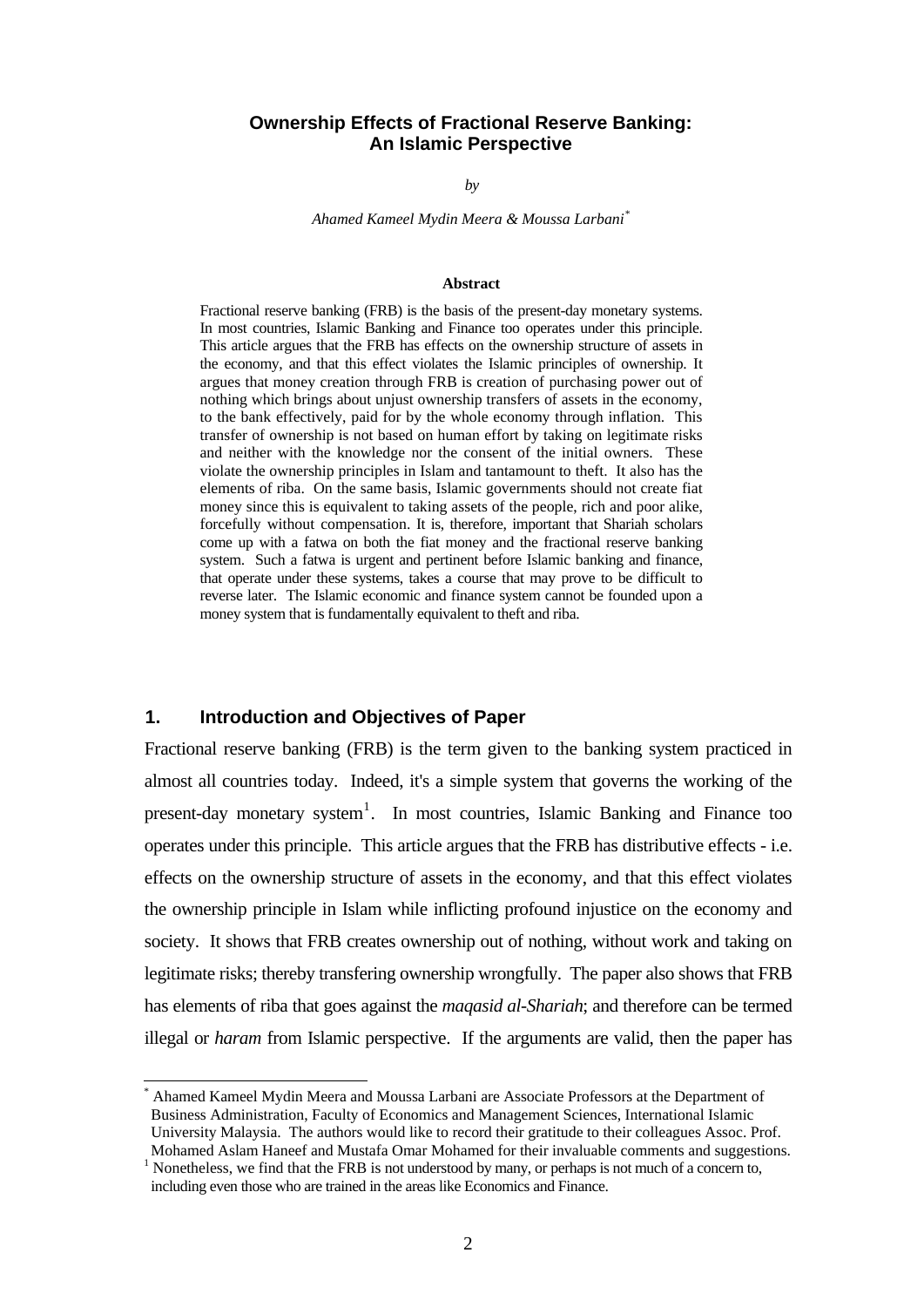profound implications for the validity of FRB from Islamic perspective, including the operations of Islamic Banking and Finance under the FRB framework.

This paper is divided into six sections. The current section gives the introduction and objectives of the paper. Section 2 discusses the principles of ownership in Islam while Section 3 describes the FRB process. Section 4 then argues why FRB is unacceptable from the Islamic perspective. Section 5 discusses other justifications given by scholars in favour of the FRB. Section 6 briefly discusses if seigniorage of fiat money is riba, and finally, Section 7 concludes the paper.

## **2. Ownership as the Basis of Wealth in Islam**

The concept of ownership is an important principle in the Islamic faith. As God created man as the Khalifa (vicegerent) on Earth, He endowed him with ownership (milikiyyah) rights over properties (mal) so that he can execute his duties and obligations to himself, family, society and God in a halal and just way. The object of ownership, i.e. mal, must be "something of value, permissible and capable of being possessed." (Qadri, 1973). It can be tangible or intangible like intellectual property.

 Ownership can be private or public and it refers to a bundle of rights. Montias defines it as "the word *ownership* refers to an amalgam of rights that individuals may have over objects, or claim on objects or services" and that "these rights may affect an object's disposition or its utilization."<sup>[2](#page-2-0)</sup> Rights include the right to own, to possess, to utilize, to exclude others, to secure income, to security, to dispose, and obtain compensation if damaged and so on<sup>[3](#page-2-1)</sup>.

Ownership is based on the following three principles (Abd Mokhtar Yunus):

i. Allah is the supreme owner of everything.

"*Knowest Thou not that to Allah belongeth the dominion of the heavens and the earth? and besides Him ye have neither patron nor helper.*"

*(Al Baqarah, 2:107)*

<span id="page-2-0"></span><sup>&</sup>lt;sup>2</sup> Montias, The Structure of Economic Systems, p.116

<span id="page-2-1"></span><sup>&</sup>lt;sup>3</sup> Mustafa Omar Mohamed, Foundation of Islamic Economics course notes, Faculty of Economics and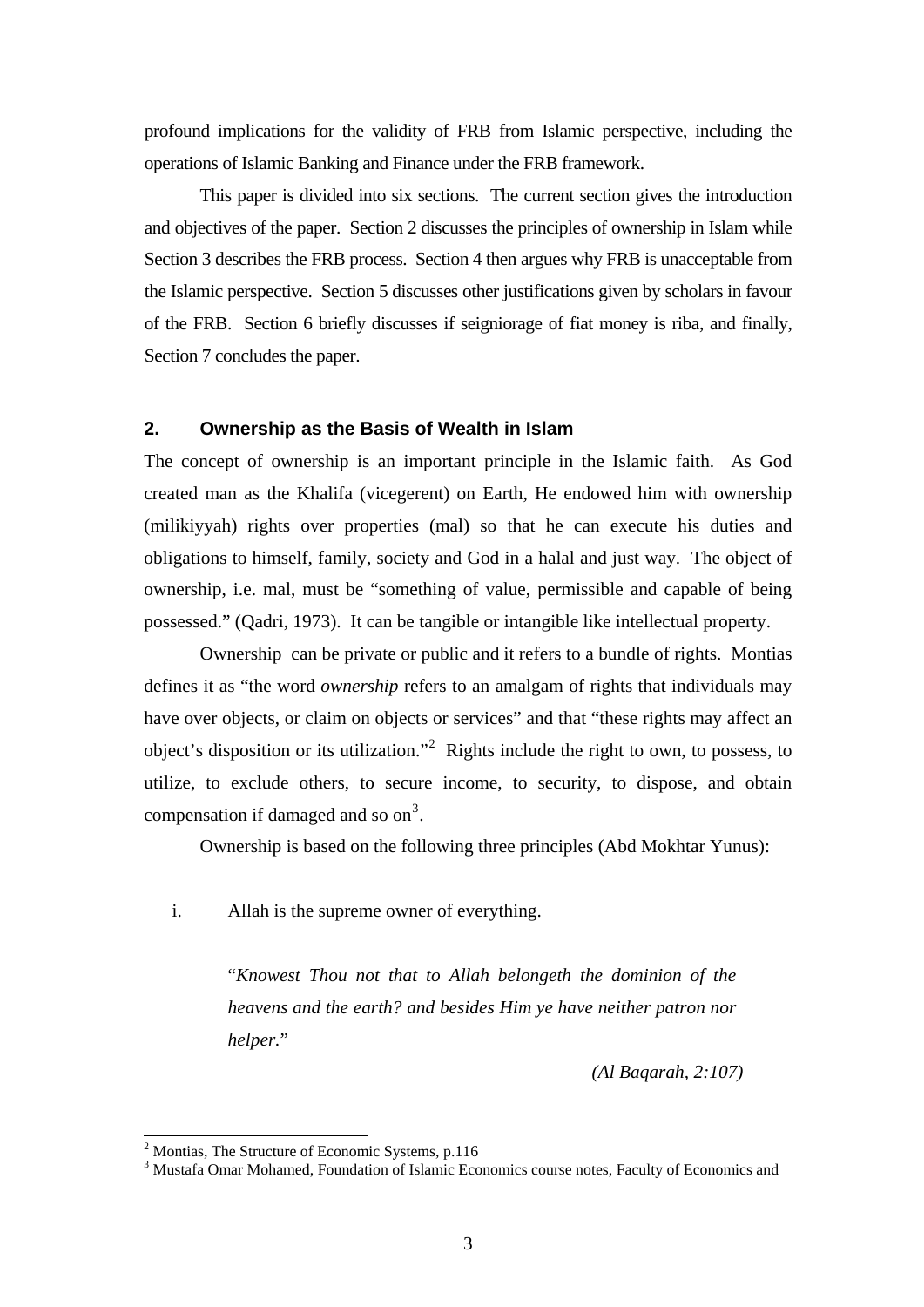A consequence of this verse is that in Islam the *human effort* is the unique basis for creation of ownership.

ii. Man as servant and Khalifa of Allah is endowed with relative and conditional ownership. Allah created the earth and universe for the human kind for the purpose of fulfilling the function of *Khalifa* (vicegerent) and to benefit from it, as revealed in the following verses.

"*It is He who hath created for you all things that are on earth; Moreover His design comprehended the heavens, for He gave order and perfection to the seven firmaments; and of all things He hath perfect knowledge."* 

*(Al Baqarah, 2:29)*

"*Believe In Allah and His apostle, and spend (in charity) out of the (substance) whereof He has made you heirs (mustakhlafina). For, those of you who believe and spend (in charity), for them is a great reward."* 

*(Al Hadid, 57:7)* 

Conditional ownership in the sense that man cannot do whatever he likes with the property owned. For example, he cannot bequest more than one third of his property and the Qur'anic injunction that there is a share of others – the poor and needy - in one's wealth.

iii. An individual has his own importance and role in the Islamic economic framework. He is responsible for fulfilling the duty of *Khalifa* of Allah on earth and achieving the happiness for himself and for the society. For this purpose, Allah has gifted humankind with many abilities and rights; one of them is the right of ownership.

l

Management Sciences, International Islamic University Malaysia.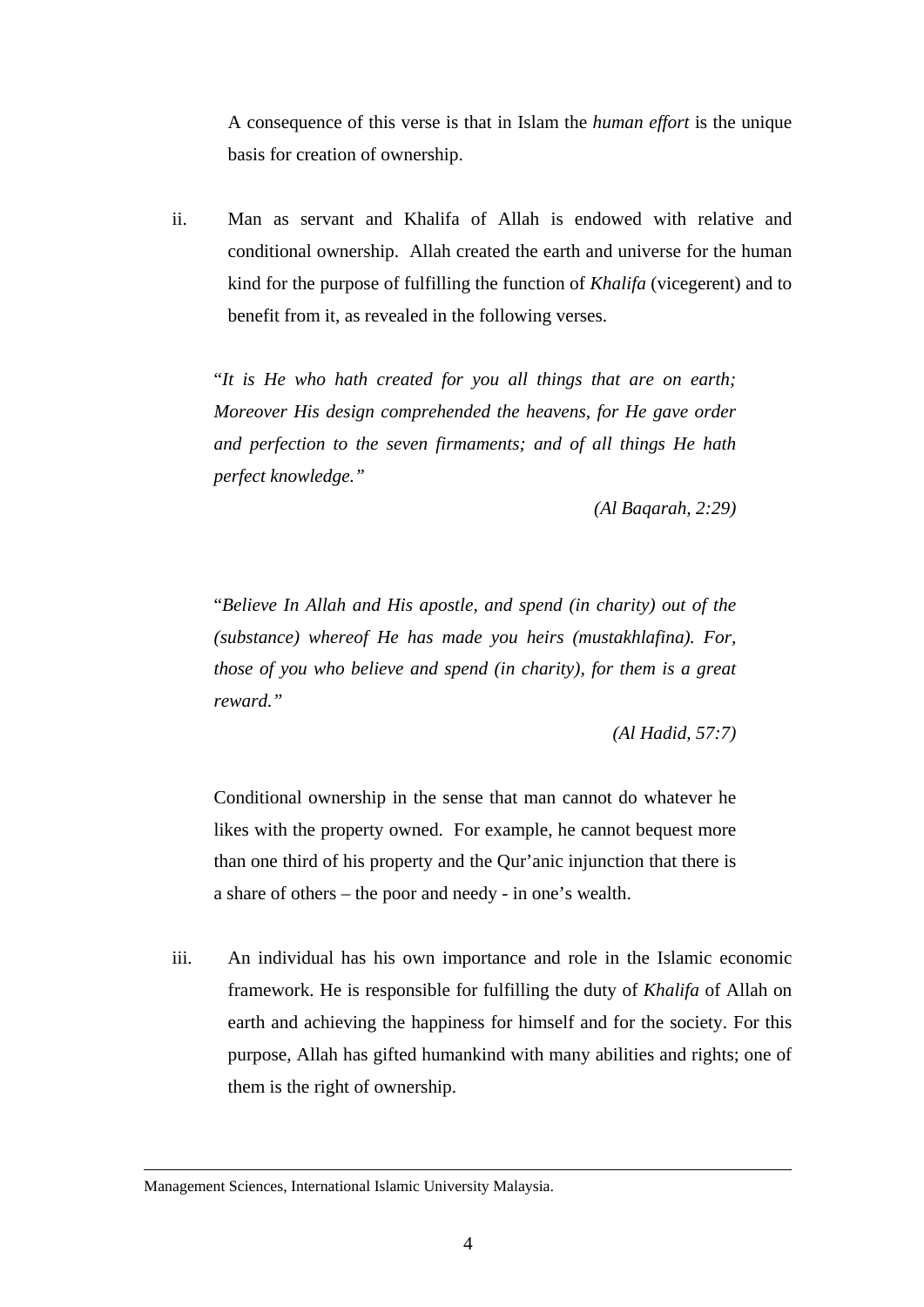"*O ye who believe! give of the good things which ye have (honourably) earned"* 

*(Al Baqara, 2:267)* 

and in another verse,

" *See they not that it is We who have created for them - among the things which Our hands have fashioned - cattle, which are under their dominion?"* 

*(Yaasin, 36:71)* 

At the same time Islam has established limits for the creation, utilization and transfer of ownership in order to protect the interests of the individual and the society at the same time. From these, we can deduce that ownership has an important socioeconomic role.

> *"And do not eat up your property among yourselves for vanities, nor use it as bait for the judges, with intent that ye may eat up wrongfully and knowingly a little of (other) people's property."*

> > *(Al Baqara, 2:188)*

The endeavor of man to satisfy his needs is a necessity that is rooted in his nature. However, the satisfaction of these needs should not be free of any limitations or regulations, for the necessities or wants of people are often conflicting and divers. The absence of any limitations or regulations on ownership would surely lead to disorder, injustice and concentration of wealth in the hands of a minority.

There are many definitions of ownership in Islam. Elkorafi states that the ownership is a legal statement, from the point of view of *Sharia,* on something or on its utility that gives right to whom it is granted to use the owned thing and to get compensation for it. According to Ibn Ashat, ownership is the ability of acquiring the legal right to use something and/or its utility by someone or his representative by proxy. Sadr Alsharia states that ownership is a legal relation between a person and a thing that gives him right to use it and prevent others from using it. Ibn Taymia states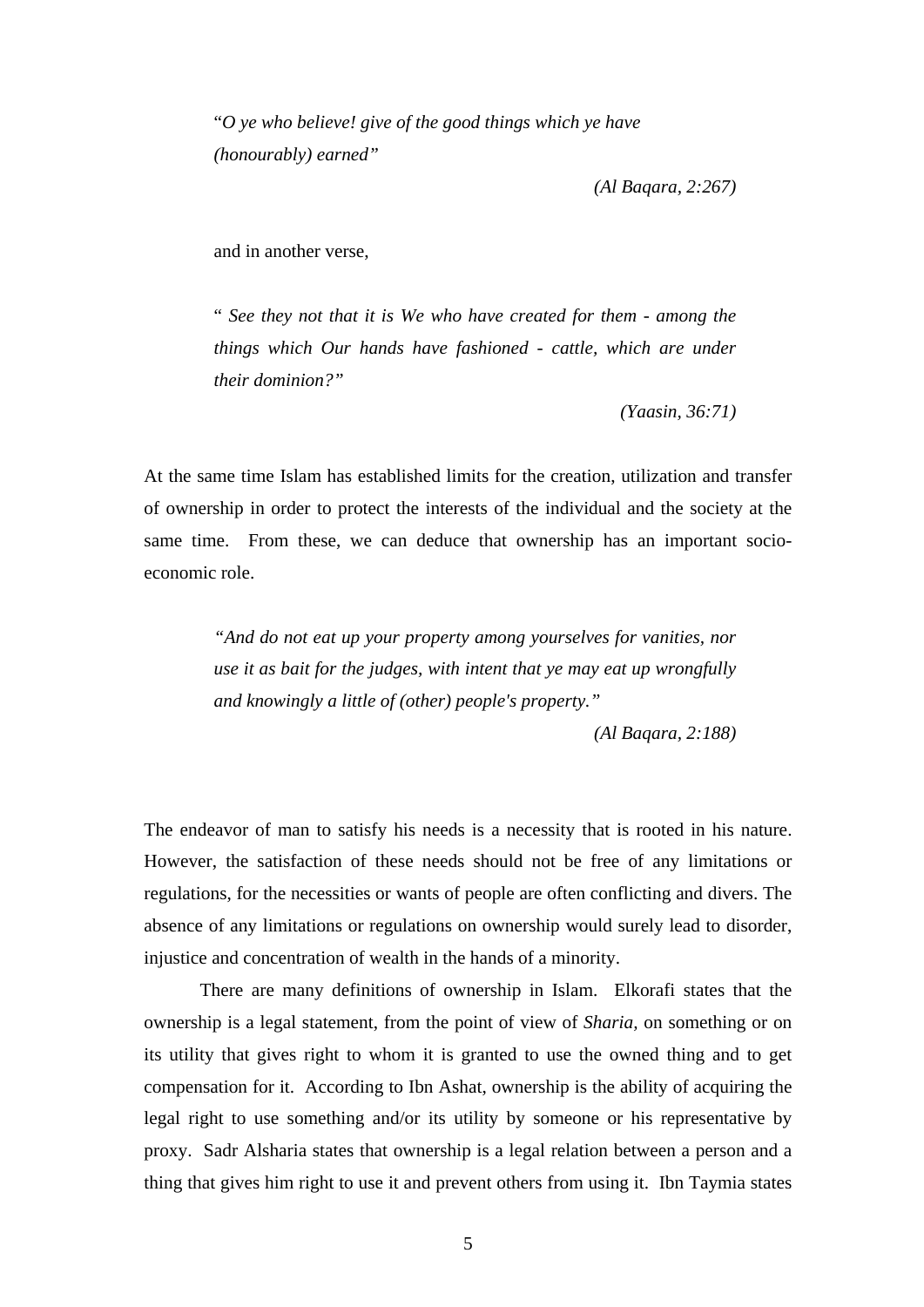that the ownership is "the legal ability to use something". Khafif defines ownership as the legal ability that allows someone to exclusively use and benefit from something.

We may summarize the above definitions by saying that the ownership is a legally defined relation between a person and a thing and /or it's utility that one can use only in *halal* ways and prevent others from using it unless by proxy and the owner of the thing can get compensations for it.

As mentioned earlier, in Islam the ownership is regulated at all its stages - the creation (or sources), the utilization and the transfer of it. The next section discusses the principles that govern the creation of ownership.

## **2.1 Limitations on the Creation and Sources of Ownership**

This section discusses the sources or causes of ownership from *Sharia* point of view. Ownership can be divided into three categories: 1) ownership of the things that had no previous owner, 2) ownership of things that are already in existence and had been previously owned by others and 3) ownership by proxy. The first one is related to the creation of new ownership, the second is related to the transfer of ownership which we discuss in the next section. In Islam the *halal* means of creating new ownership are as follows (Abadi ):

- i. Reviving a dead land that is not owned by anyone, by working it.
- ii. Discovering a treasure.
- iii. Producing something (agricultural, industrial, scientific, intellectual, and so on)
- iv. If a person owns an animal that gives birth to another animal, the latter becomes the property of the owner of the former. In other words, any product of an owned thing is owned by the owner of that thing (like fruits of an owned tree, produce of a slave etc.)
- v. Own something as a result of hunting or fishing.
- vi. Return on investment profit from trade, product of employees, etc.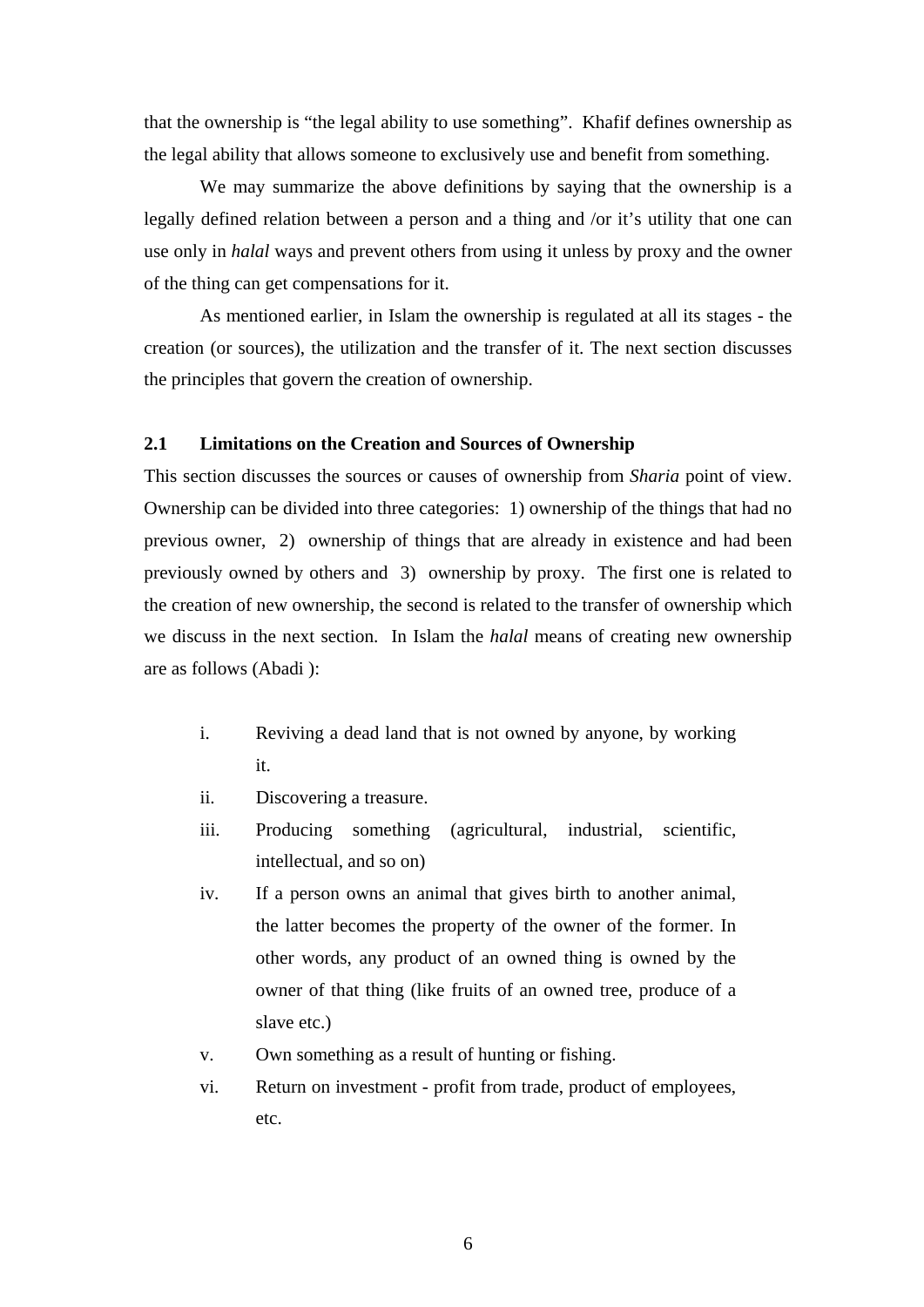Agriculture is regarded by many scholars as the most *halal* way that can be used to create ownership, for in agricultural the principles of *Tawakkul* and *Ikhlas* are stronger.

### **Labour and Effort, the Basis of Ownership 2.2**

As discussed earlier, Qur'anic injunctions reveal the human effort as the basis for creation of ownership in Islam. The traditions of the Prophet (p.b.u.h.) also attest to this.

The Prophet (p.b.u.h.) is reported to have said,

"Nobody has eaten better food than the food that resulted from his efforts; the prophet Daud a.s. used to eat from the work of his own hands."

( Sahih Al Bukhari)

and in another hadith,

"Whoever revives a dead land he has a reward (*adjr*) for it. " (Musnad Imam Ahmad)

 It is clear that the underlying principle of these sources of creation of ownership is *the human effort* (physical or intellectual). Thus, human effort is the principal *halal* way for creating ownership in Islam. Allah has, in the Qur'an, exerted people to work:

> "And *when the prayer is finished, then may ye disperse through the land, and seek of the bounty of Allah. and celebrate the praises of Allah often (and without stint): that ye may prosper*."

> > *(Al Jumu'a, 62:10)*

"..*others traveling through the land, seeking of Allah's bounty; yet others fighting in Allah's Cause.*"

*(Al Muzzammil, 73:20)*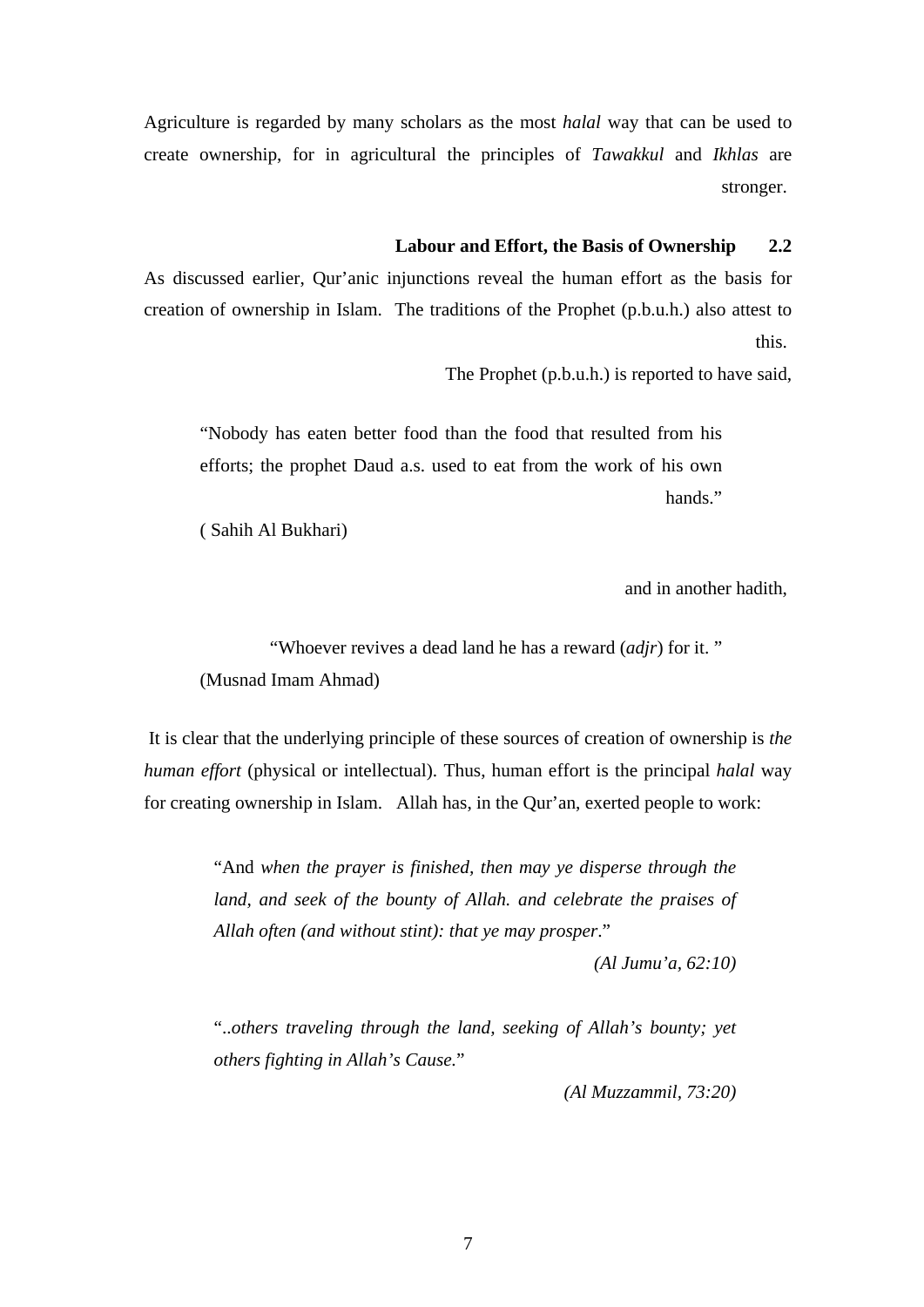The Prophet (p.b.u.h.) was once asked, what was the best and most preferred means of ownership. He responded by saying that it is the work of a man by his own hands and any licit trade. (Atarghib wa Atarhib).

Also, in a well-known *hadith*, the Prophet (p.b.u.h.) said:

"A worker should be given his reward before his sweat dries."

The above traditions show clearly the importance given in Islam to human efforts and also the importance of a just distribution of wealth in society.

Prominent Muslim scholars of the past have also emphasized the importance of human effort in creating ownership. Al Ghazzali said "Allah has ordered us to fulfill our needs and the needs of our family, this is possible only by creating ownership through work; what is necessary to complete a duty (*wajib*) is also a duty (*wajib*)". This shows that work is *wajib* in order to create *halal* ownership of things that we consume. Even things that are eaten and fed to one's family must be owned first according to Shariah legal means, otherwise it can tantamount to consuming *haram* things.

Therefore, ownership for oneself and the family is one of the most important duties (*wajibat*), for it is rooted in man and it keeps oneself away from harming others by taking the wealth of others wrongfully.

### **2.3 Limitations on Transfer of Ownership**

Transfer is the most common way of acquiring ownership and *Shariah* gives great importance to the willingness and consent of the owner in the transfer of ownership. There are two basic Shariah principles in the transfer of ownership. The first one says that it is not possible to force one to own something without one's agreement or prior acceptance, while the second says that it is not possible to take possession of something that belongs to another without his agreement or prior consent (Abadi). Among the most important *halal* ways of ownership through transfer are as follows (Abadi):

- 1. Trade, i.e. exchange
- 2. Compensation salary, commission etc.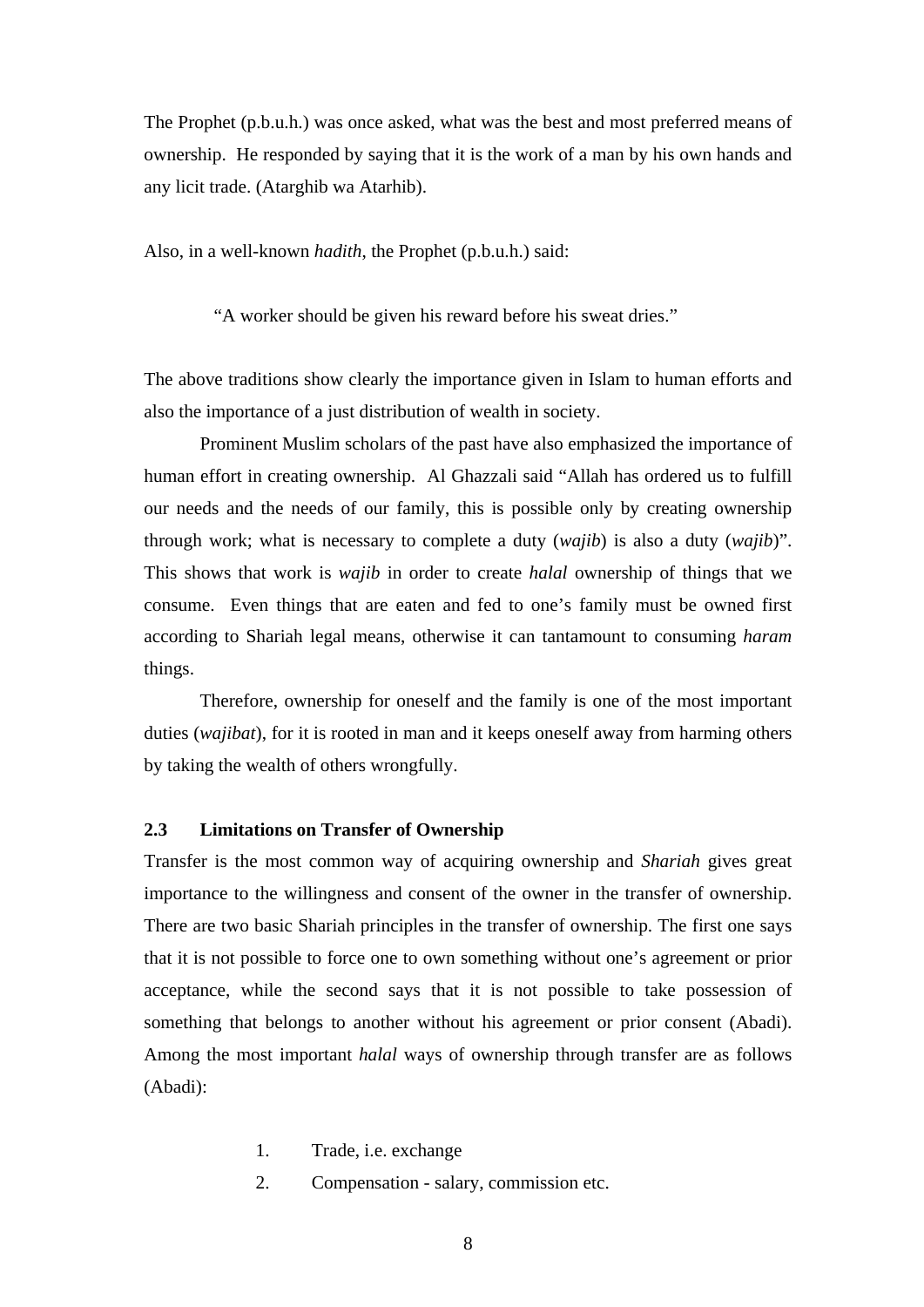- 3. Inheritance
- 4. Zakat and Sadaqa
- 5. Hiba or gift
- 6. Mahr or dowry
- 7. Wakaf
- 8. Dia for death
- 9. Khal'a
- 10. Ghanima war booty

Transfers can be classified into the following categories:

- a. Transfer of something from an owner to an owner with compensation (like in trade) – that is mutual exchange of ownership.
- b. Transfer of something from an owner to an owner without compensation (like heritage and *hiba*).
- c. Transfer of something from an owner to a non-owner with compensation (like debt).
- d. Transfer of something from an owner to a non-owner without compensation (like slave delivery, *sadaqua*).
- e. Transfer of something that is not owned to a non-owner (like reviving a dead land without owner).

It is to be noted that any transfer where the ownership of one of the parties or both is not *halal,* is not valid from Shariah point of view (Abadi).

# **2.4 Haram Means of Ownership**

The principal *haram* ways of ownership in Islam are as follows (Abadi):

- 1. Hoarding (storing goods until price rises)
- 2. Overpricing
- 3. *Riba*
- 4. Corruption
- 5. Theft (taking possession of assets of people secretly without their permission or agreement.)
- 6. Cheating on the quality of a product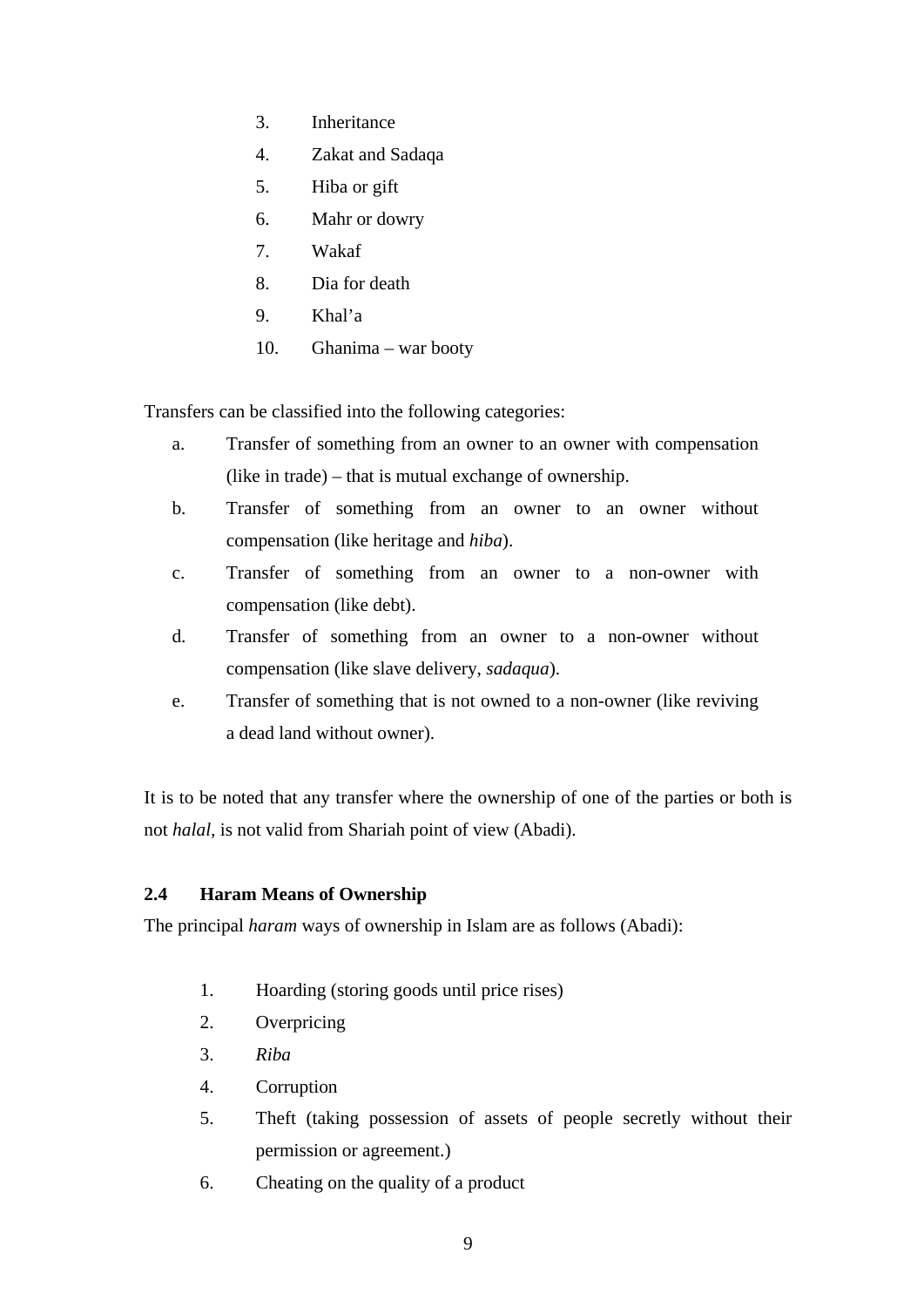- 7. Gambling
- 8. Some trade practices like *Bay Al Gharar*
- 9. Forced and unfair possession of the assets of people without their permission and/or agreement
- 10. Any means that harm the individual or society

#### **3. Money, Seigniorage and Fractional Reserve Banking (FRB)**

In most of human history, commodities played the role of money in facilitating exchange in the economy. Mankind used all kinds of things as money; from beads, shells, salt etc. as money but the dominant were gold and silver. Nevertheless, following the demise of Bretton Woods in 1971, money today is predominantly takes the form of paper notes, coins (known as state money) and accounting records (created by banks as money through fractional reserve banking). Unlike in the gold standard or Bretton Woods, 'modern' money is not backed by or redeemable for gold and hence the term fiat money. This brings the issue of seigniorage, which is the benefit one gets from the first use of fiat money, i.e. the free purchasing power which new money, not backed by gold or anything with intrinsic value, carries with<sup>[4](#page-9-0)</sup>. Indeed, it's the seigniorage that is at the centre of the discussion of this paper relative to the Islamic concept of ownership. Seigniorage is inherent in currency notes and coins, money created through fractional reserve banking and interest charges; and this paper discusses the ownership effects embedded in these.

Let us now revert our discussion to the concept of FRB. As mentioned earlier, banking systems in almost all countries operate under the fractional reserve system. Fractional reserve banking simply means that a commercial bank needs to keep a fraction of the deposits of its customers as reserve, while the rest can be lent out. As simple as it sounds, within the fiat monetary system, it incredibly has profound implications for the economy and society. This fraction is determined by the central bank and is known as the statutory reserve requirement (SRR). In Malaysia, as of October 1, 2006 the SRR ratio as set by the Bank Negara Malaysia was 4 percent of deposits. The reserve requirement is the proportion of deposits which the banking sector must keep as reserves to fulfill withdrawal needs. Nevertheless, under this system, an original deposit of RM1,000 for example, enables the banking sector to increase deposits to a maximum amount of

<span id="page-9-0"></span> 4 We have dealt extensively with the concept of seigniorage elsewhere and do not intend to discuss it further here. Please see Meera (2004), Meera and Larbani (2006a and 2006b).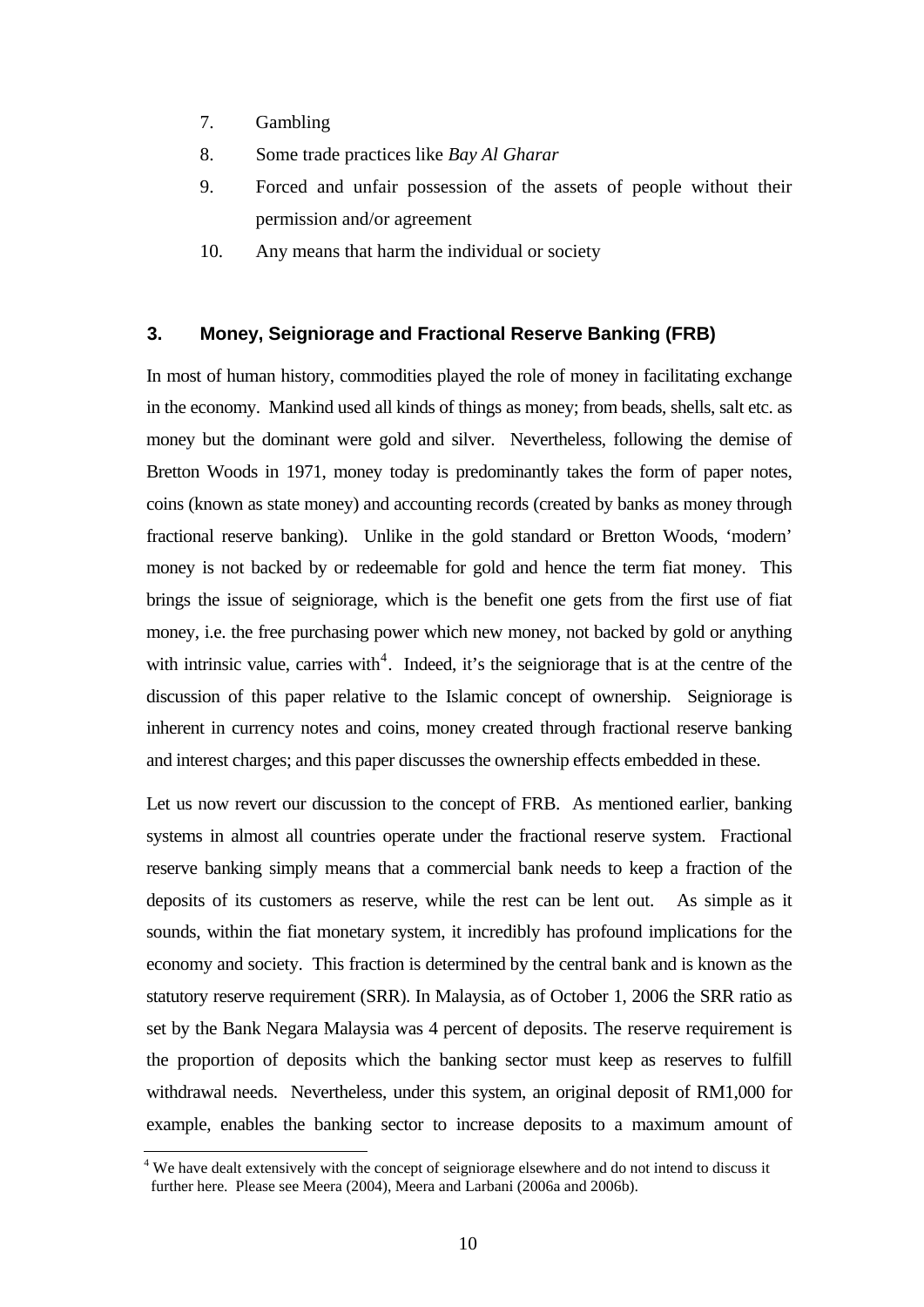RM25,000 (which is RM 1,000 divided by the reserve requirement of 0.04). This new money creation is achieved through credit creation that is purely an accounting semantic that does not involve any 'real' money<sup>[5](#page-10-0)</sup>. Notice that for the original RM1,000 deposit, an additional RM24,000 deposit (credit money) is created by means of loans<sup>[6](#page-10-1)</sup>. When a loan is extended, it does not reduce the deposit of any of the depositors at all, because it is new money created into the economy. As a result of this new money creation, the original RM1,000 deposit is now equivalent to 4 percent of the current total deposits of RM25,000, i.e. the required reserve ratio. Therefore, the basic money supply in a nation consists of currencies and coins, normally termed as M0, and credit money which is also called bank money. The total of these two is termed as M1. Therefore, central banks use the SRR to control the money supply in their respective economies. During the 199[7](#page-10-2) economic crisis, for example, the Bank Negara of Malaysia<sup>7</sup> reduced the SRR from about 13 percent to 4 percent in order to increase the money supply in accordance to its expansionary monetary policy. Nonetheless, as innocent as the system may seem, it has profound distributional effects in the economy.

## **4. Ownership Effects of FRB**

The ownership effects of FRB can be expounded as follows. Consider a businessman approaching the bank with a business plan, seeking a business loan - to buy land, building, machinery etc. Approved, the bank creates new money through fractional reserve banking and loans it out to the businessman at interest. The Islamic bank would use the newly created money to buy the assets from the economy and resell it to the customer at profit. The implications are as follows. The businessman uses the loaned money to buy the land, building and machinery that he wanted. He now owns these assets<sup>[8](#page-10-3)</sup>. Now the question is: Initially, neither the bank nor the businessman owned the assets. The bank did not even have the money then. But the

l

<span id="page-10-0"></span> $<sup>5</sup>$  Not even paper currency or coins. When a loan is extended, the borrower is recorded a double entry,</sup> one debit and one credit. The debit denotes him as a debtor to the bank for the loan taken, while the credit entry denotes him as a depositor, to the amount extended to him. These are simply accounting entries that do not involve the movement of any physical currency notes.

<span id="page-10-1"></span><sup>&</sup>lt;sup>6</sup> This is how banks create money out of thin air. Money is created when banks extend loans. Hence money in most part is only accounting entries in the books, electronic or otherwise.

<span id="page-10-2"></span><sup>7</sup> Malaysia's central bank.

<span id="page-10-3"></span><sup>&</sup>lt;sup>8</sup> The real owner of these assets is, indeed, the bank for if the businessman fails to pay back the loan then the bank can take possession of those assets.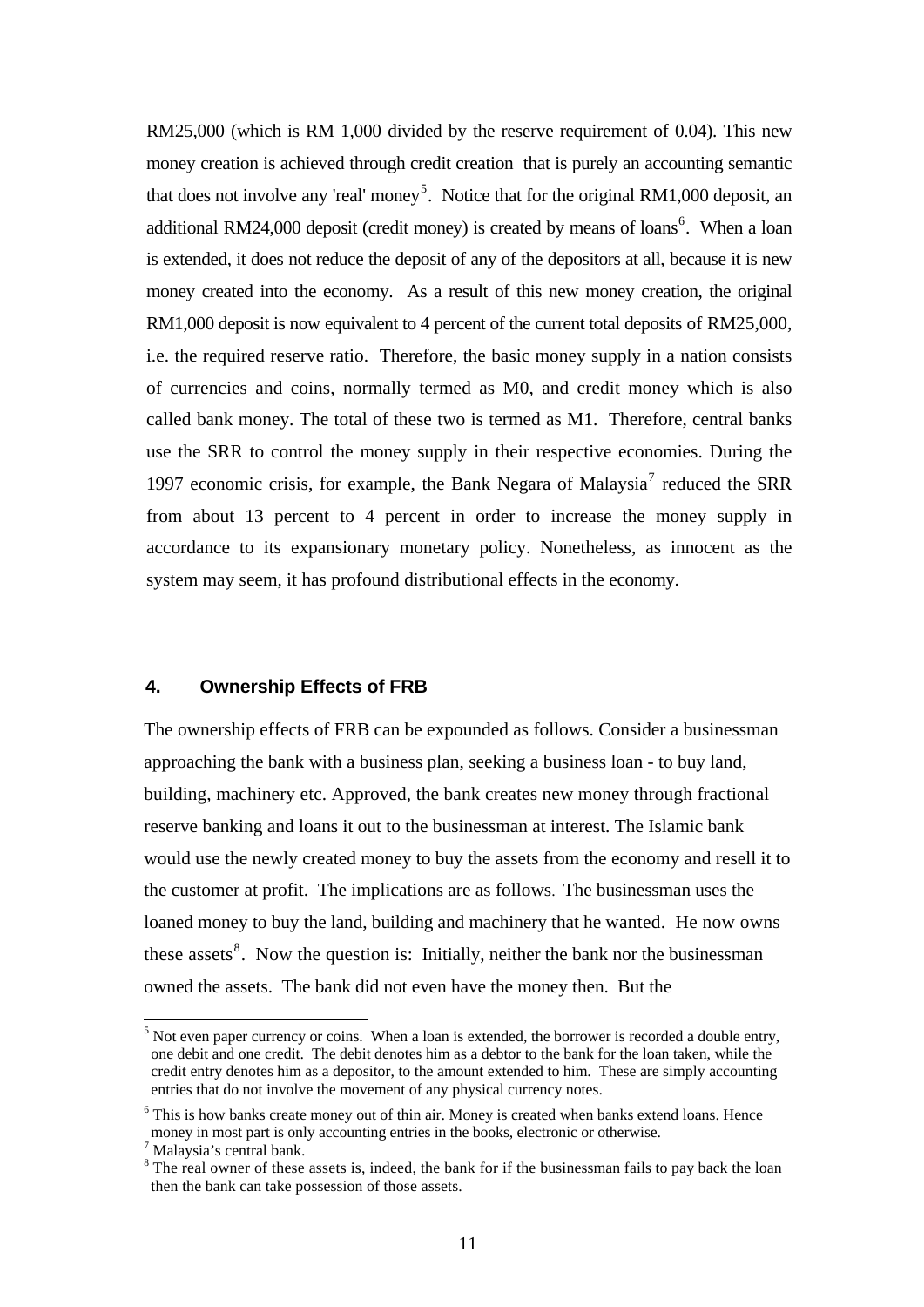businessman/bank became the owner of the assets after creating money out of nothing, through the FRB process. From the real economy perspective, every such transfer of asset, which is not a gift, inheritance or likewise, must be compensated for. If so, who then paid for the assets? Diagram 1 explains this.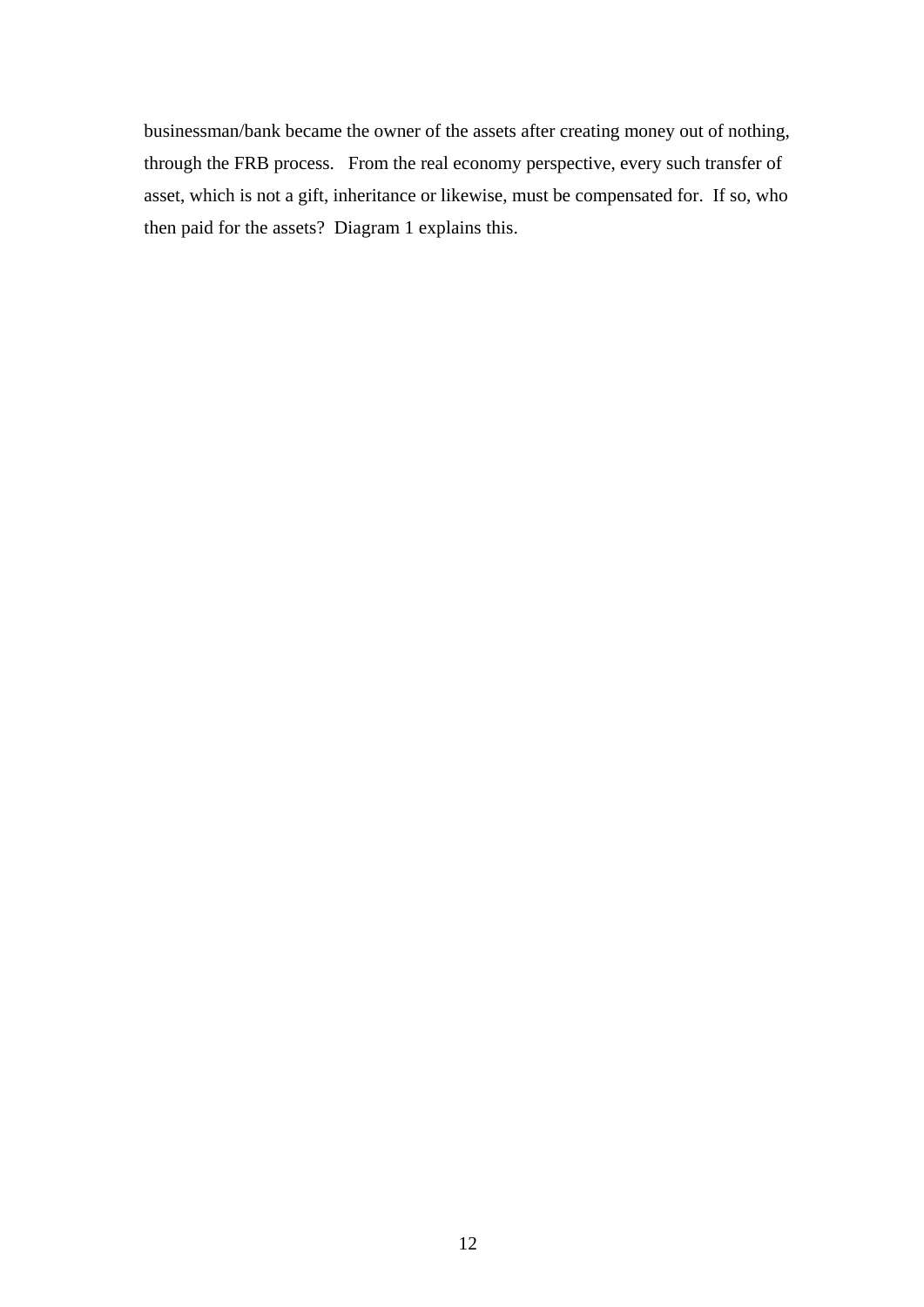### **Diagram 1**

### **FRB Transfers Ownership Through Inflation**



Initially, certain amount of money, X, circulate in the economy with W amount of real things. Now bank creates Y amount of new money and loans to the businessman, who uses it to acquire ownership of some of the real things. Now there is more money in the economy  $(X + Y)$  but same amount of real things, W. Therefore this causes inflation in the system. Those holding the initial X money would find their purchasing power fall. The total of the purchasing power lost equals the wealth transferred to the businessman.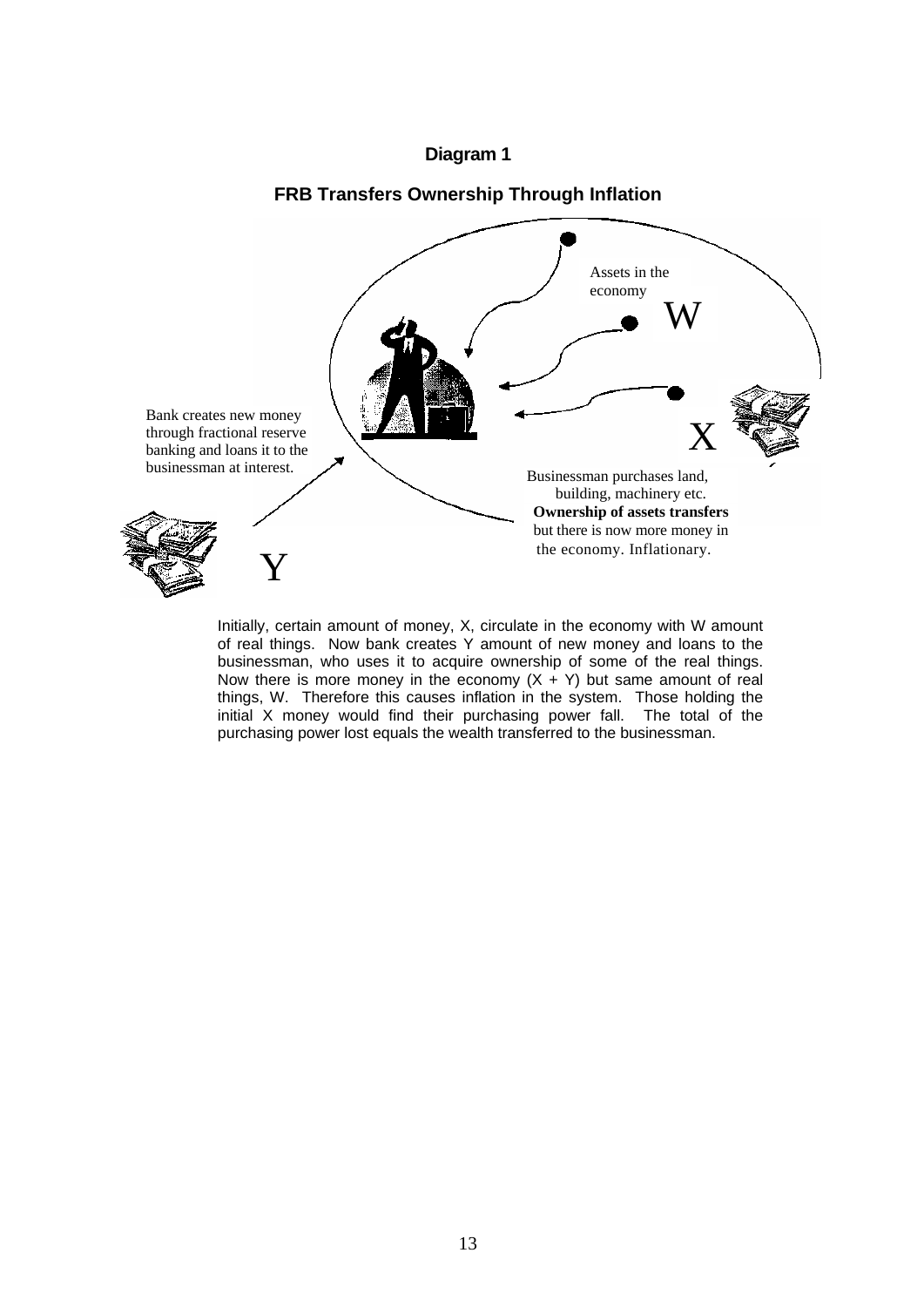Note that the introduction of new money had transferred ownership of assets. But there is now more money in the economic system than before. *Ceteris paribus,* this is inflationary<sup>[9](#page-13-0)</sup>. Those holding money would have to forego some purchasing power of their money. They can now only claim less real things in the economy. Indeed, the total of the real purchasing power lost by the economy as a whole equals the total value of assets transferred to the businessman/bank. **In other words, all subjects in the economy paid for the transfer of wealth through inflation,** i.e. through increased price levels. Table 1 gives the growth in the monetary aggregate M1, which is the total of currency in circulation and demand deposits, for thirty two selected countries for the period 1993 to 2004. Clearly for all countries the monetary aggregate grew at a higher rate than the real economy itself, measured by the growth in real GDP. Comparing the growth in money and the real economy, the third column gives the implied inflation. Therefore, in all these countries transfers of ownership of assets have been taking place financed through inflation. The worst of these countries is Turkey and Brazil, with implied annual inflation rates of 66.66 percent and 39.73 percent respectively.

Hence when inflation is a monetary phenomenon, i.e. due to increase in money supply, it therefore is a 'tax' on the economy - a hidden tax on the rich and the poor alike - that, indeed, transfers wealth. Accordingly, when inflation is a monetary phenomenon, not all market participants are losers**. It's a zero-sum game that actually redistributes wealth and ownership of assets in the economy, where the loss to one is a gain to another.** It basically transfers ownership of assets from the economy as a whole to those who create fiat money  $-$  a one-way transfer similar to gift, inheritance, tax etc. but here with the absence of knowledge and consent. Contrarily, when inflation is due to real phenomenon, for example due to a fall in the real output, then the whole economy bears the reduction and therefore is not a zero-sum game. In effect, when a bank creates money through FRB and lends it out, in the real economy, it actually takes possession of assets of others by force, neither with their knowledge nor consent<sup>[10](#page-13-1)</sup>, and lends them out to others, for a return.

<span id="page-13-0"></span><sup>9</sup> Quantity theory of money says that money supply is directly proportional to price times real output, i.e. M  $\propto$  PY. When money supply, M is increased, when the real output, Y stays constant, the price level, P, rises, i.e. inflationary. Price levels can also rise when real output, Y falls. For example, due to a fall in output as a result of

<span id="page-13-1"></span><sup>&</sup>lt;sup>10</sup> Since FRB is a legalized institution, even if one knows one's wealth is being taken by force and that one does not consent it, one indeed can do nothing about it, i.e. cannot demand compensation or anything like that.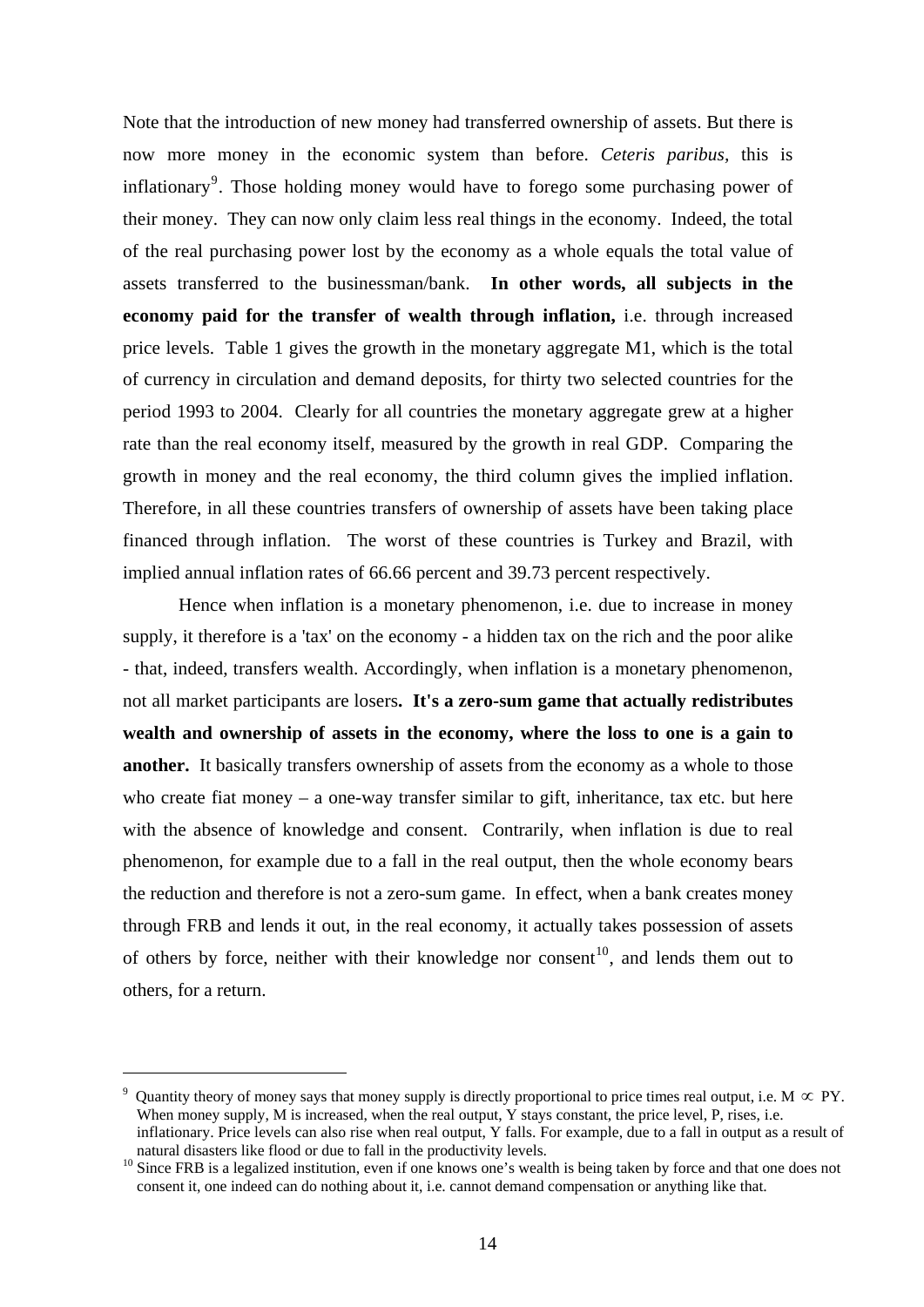# **Table 1**

# **Monetary Aggregates for Selected Countries**

|                 |                              | <b>Money</b> | <b>GDP</b> | <b>Implied</b>   |
|-----------------|------------------------------|--------------|------------|------------------|
|                 |                              | Growth       | Growth     | <b>Inflation</b> |
| 1               | <b>ARGENTINA</b>             | 10.58        | 1.51       | 8.93             |
| $\overline{2}$  | <b>BAHRAIN</b>               | 7.72         | 4.17       | 3.40             |
| 3               | <b>BANGLADESH</b>            | 13.28        | 4.54       | 8.36             |
| 4               | <b>BRAZIL</b>                | 43.32        | 2.57       | 39.73            |
| 5               | <b>CHILE</b>                 | 9.65         | 4.75       | 4.68             |
| 6               | <b>CHINA, P.R.: MAINLAND</b> | 19.64        | 9.20       | 9.57             |
| 7               | <b>ETHIOPIA</b>              | 12.92        | 3.84       | 8.74             |
| 8               | <b>GHANA</b>                 | 37.57        | 1.44       | 35.61            |
| 9               | <b>INDIA</b>                 | 16.25        | 5.62       | 10.06            |
| 10              | <b>INDONESIA</b>             | 19.62        | 6.81       | 11.99            |
| 11              | IRAN, I.R. OF                | 27.64        | 2.48       | 24.55            |
| 12              | <b>ISRAEL</b>                | 13.27        | 3.66       | 9.27             |
| 13              | <b>JORDAN</b>                | 7.99         | 3.60       | 4.24             |
| 14              | <b>KENYA</b>                 | 13.49        | 2.67       | 10.54            |
| 15              | <b>KUWAIT</b>                | 5.61         | 2.62       | 2.91             |
| 16              | <b>MALAYSIA</b>              | 11.80        | 5.41       | 6.06             |
| $\overline{17}$ | <b>MALDIVES</b>              | 17.37        | 7.56       | 9.12             |
| 18              | <b>MAURITIUS</b>             | 12.51        | 4.62       | 7.54             |
| 19              | <b>MEXICO</b>                | 17.81        | 2.84       | 14.55            |
| 21              | <b>NIGERIA</b>               | 24.77        | 2.83       | 21.33            |
| 22              | <b>PAKISTAN</b>              | 14.62        | 3.68       | 10.55            |
| 23              | <b>PHILIPPINES</b>           | 14.11        | 4.15       | 9.57             |
| 24              | <b>SAUDI ARABIA</b>          | 7.16         | 2.46       | 4.59             |
| 25              | <b>SINGAPORE</b>             | 11.77        | 5.63       | 5.82             |
| 26              | <b>SOUTH AFRICA</b>          | 14.83        | 2.43       | 12.11            |
| 27              | <b>SRI LANKA</b>             | 16.53        | 4.53       | 11.48            |
| 28              | <b>SYRIAN ARAB REPUBLIC</b>  | 13.15        | 3.96       | 8.84             |
| 29              | <b>THAILAND</b>              | 8.42         | 3.66       | 4.59             |
| 30              | <b>TUNISIA</b>               | 10.43        | 4.70       | 5.48             |
| 31              | <b>TURKEY</b>                | 71.82        | 3.10       | 66.66            |
| 32              | <b>VENEZUELA, REP. BOL.</b>  | 36.12        | 0.67       | 35.22            |

**(1993 – 2004)** 

Source: Computed from International Financial Statistics Yearbook 2005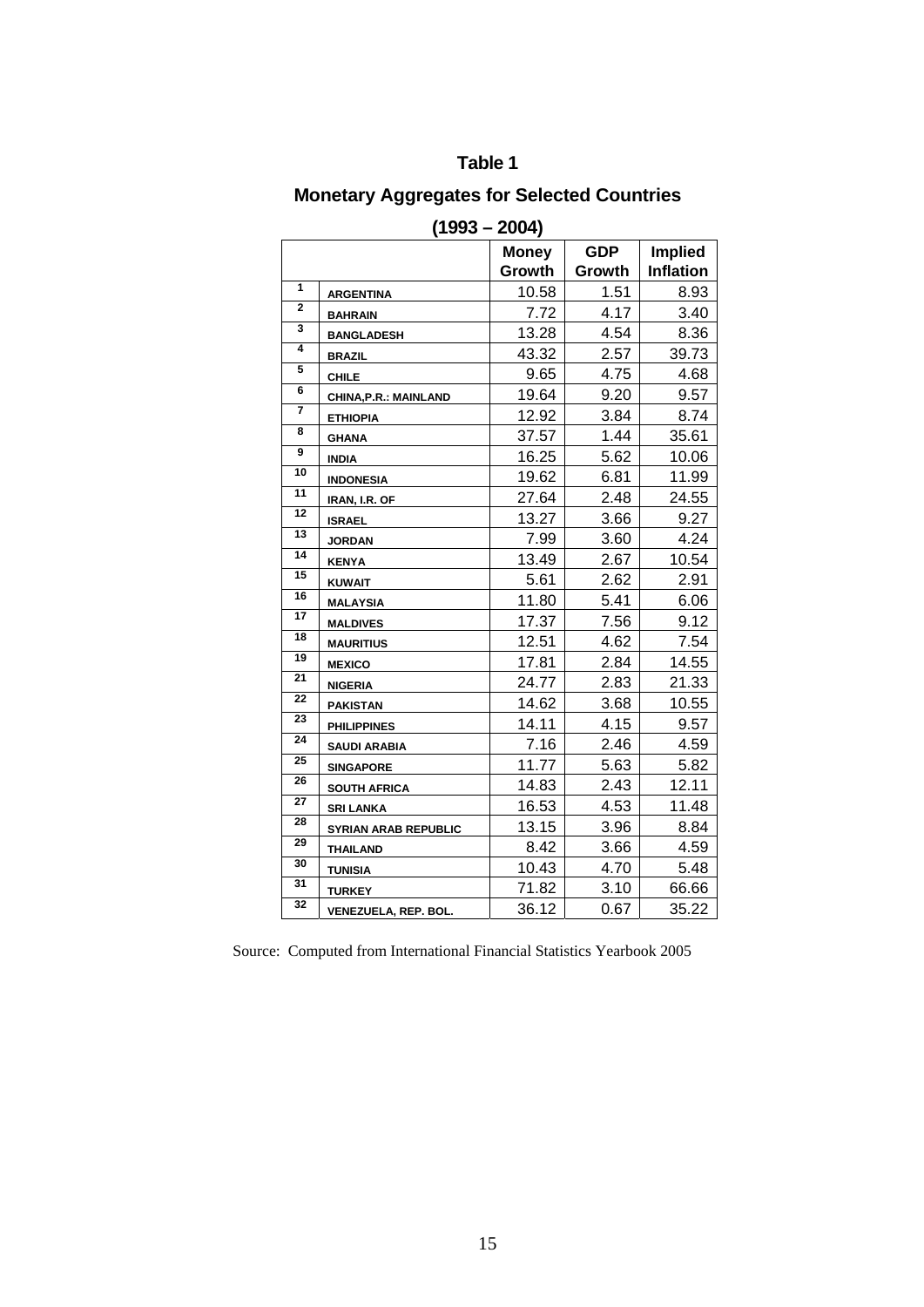From Islamic perspective, is it justified that the bank takes possession of assets of people and lend them to others for productive or consumption purposes, whenever someone shows the need for these assets? For example, when one needs a house, the bank creates new money and uses it to take possession of the house from the developer and loan it to the participant at some interest or sell it at profit as in the case of Islamic financing?

We contend that this clearly violates the ownership principles in Islam. This is indeed **equivalent to theft**, i.e. taking possession of assets belonging to others without their knowledge and permission. It can even be termed as being worse than theft because in a theft, the thief takes the risk of being caught and punished. However, under fractional reserve banking the theft takes place within the legal provisions and hence FRB may be termed as 'legalized theft". It also has elements of riba for it is purchasing power created out of nothing, neither with work nor assuming any risk. All these clearly contradicts the Qur'anic verse Al Baqarah 188 that commands Muslims not to eat up the properties of others in conceit.

### **5. Other for-FRB Arguments**

Other arguments generally put forward in support of FRB are

a. The money multiplier brought about through FRB increases liquidity in the market.

More money may bring about more liquidity but can this be justified by transferring wealth unjustly and indiscriminatingly among the subjects in the economy - especially if the argument that FRB is similar to theft is true? The priorities of the Islamic economic system which is based on the maqasid al-Shariah must be always kept in view when solutions of any kind are sought.

In this case, therefore, liquidity cannot be justified when the means of achieving it does not protect the wealth of people.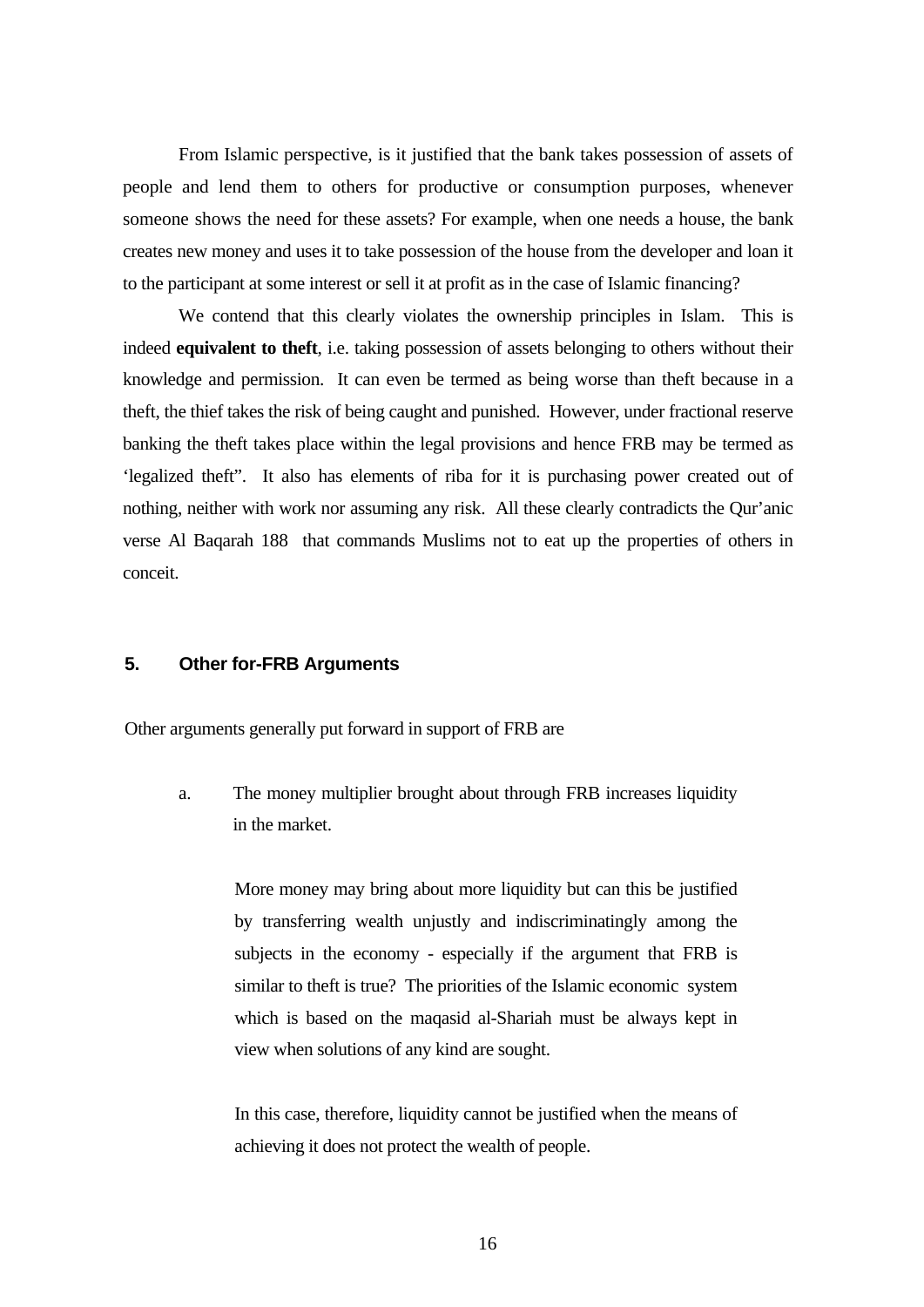b. Money supply increased through FRB stimulates the economy through increased demand and thereby increases the real output.

Some scholars argue that, when the money supply is increased, and if the real output were to increase too (e.g. due to a rise in productivity) then the price levels may not increase, i.e. non-inflationary. This is true, but then the moral question comes up again, i.e. On what moral or legal grounds should the bank take ownership of any productivity increase in the economy? The benefit should go to those who are responsible for the productivity increase, i.e. the firms and workers $^{11}$  $^{11}$  $^{11}$ .

c. Some quarters propose that if that is the case, then, why not rest the money creating and lending power with the government alone, for example, by nationalizing banks<sup>[12](#page-16-1)</sup>. In this way everyone including the poor would technically own the loans and money created in the system. Also in this way the government could use the newly created money in a 'shuratic' way in areas most beneficial to all like building infrastructure, schools, hospitals, social welfare etc.

 While nationalizing banks may accrue the benefits of new money to the government that supposedly represents the people, the question remains: Can the government take ownership of assets of its subjects forcefully, without their knowledge and consent and lend/sell them to others at interest or profit . In other words, is it justified for governments to impose a 'hidden tax' on the poor and the rich alike through inflation and take possession of assets? $13$ Indeed in Islam, even the government is subjected to its rules of ownership. It cannot take possession of assets of the people wrongfully. Its income from *zakat* and other levies are meticulously calculated and carefully

<span id="page-16-0"></span>This like someone saying, "Please give me the right to bring forth money out of nothing. With it I can have purchasing power to demand the goods and service that you produce. With that, the economy as a whole would have more goods and services. Isn't that good?"

<span id="page-16-1"></span> $\frac{12 \text{ Move root}}{12 \text{ Merea (2004)}}$  suggests the nationalization of banks as an intermediary step towards a total 100 percent reserve

<span id="page-16-2"></span>requirement system based on real money.<br><sup>13</sup> Some individuals and organizations, like the Christian Council for Monetary Justice, Britain, suggest that the government use this inflation 'tax' of new money and push this new purchasing power through the poorer sections of the economy - like funding orphanages, homes for the elderly, hospitals etc.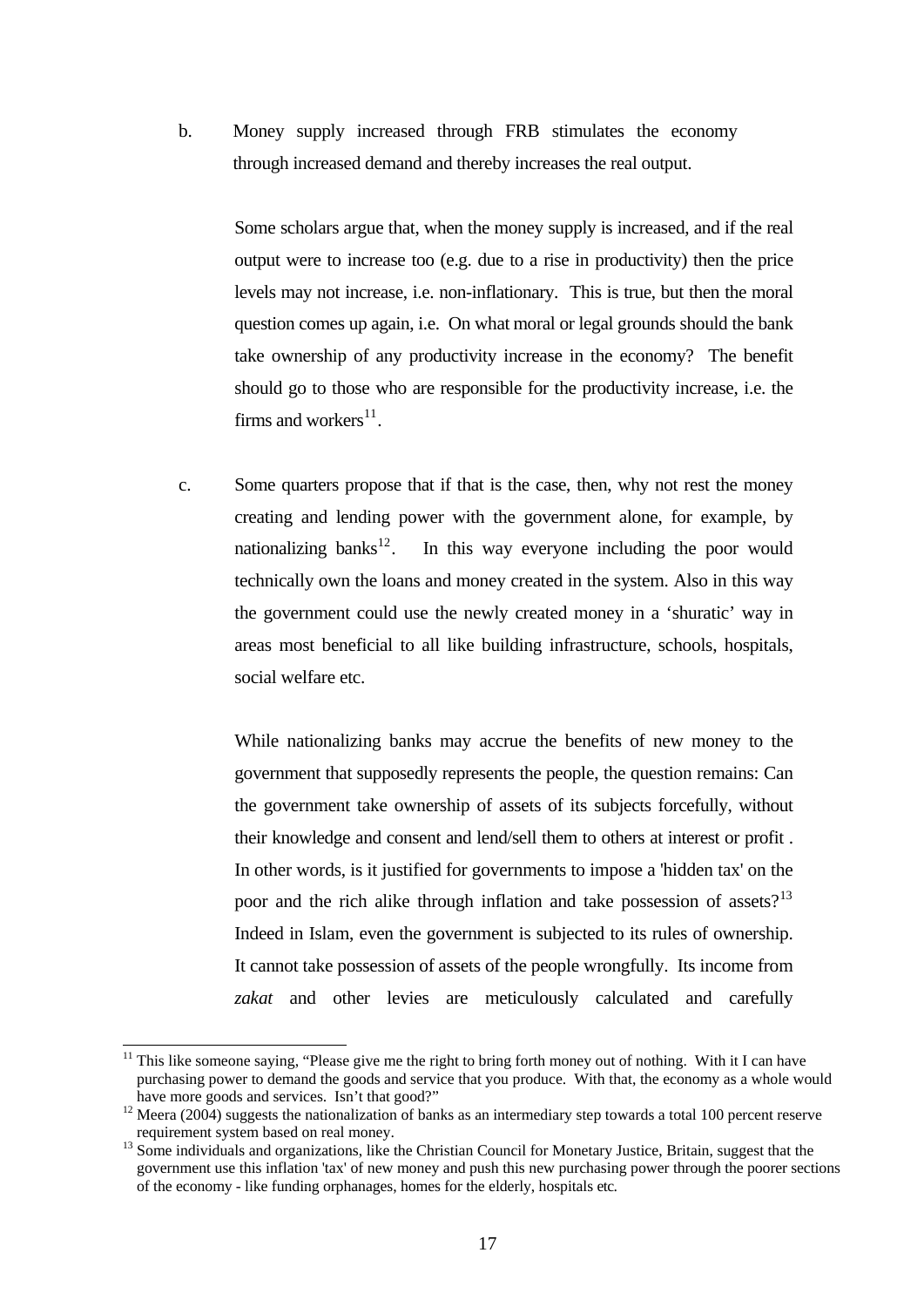implemented. In *zakat*, for example, only those with wealth equal or beyond the *nisab* are required to pay. The poor are exempted from such levies. The system ensures that not a single soul is wronged. *Fiqh Muamalat* governs and ensures a just exchange of ownership in trade and business activities. *Faraid* go very meticulous on how transfer of wealth should take place in the case of inheritance.

*Zakat* and *sadaqat* are encouraged as transfers of ownership from the rich to the poor. The poor is never forced and burdened in the Islamic system but the FRB does tax the poor too. Meera (2002, 2004) contend that the seigniorage of fiat money including that created by FRB is responsible for significant global socio-economic problems.

d. Controlling the money supply by regulating the statutory reserve ratio provides monetary policy flexibility.

This may sound like a valid reason but we contend that this characteristic is necessary in the current monetary framework because of the fiat nature of all national currencies. The kind of automatic adjustment process that existed under the gold standard is absent in the current global monetary system<sup>[14](#page-17-0)</sup>. Indeed, even in the present monetary system most developing nations' monetary policies have become subjected to the decisions by the developed nations, thereby enjoying neither flexibility nor independence of monetary policies.

e. Some quarters argue that nations issue money based on gold and foreign currencies reserves they have, like those placed with the IMF. Therefore, money is not created out of nothing but rather is backed by those reserves.

The fallacy of the above argument is that when we say money is backed by gold or anything, it is redeemable for that thing, e.g. when

<span id="page-17-0"></span> $14$  See Duncan (2003) for a discussion on this.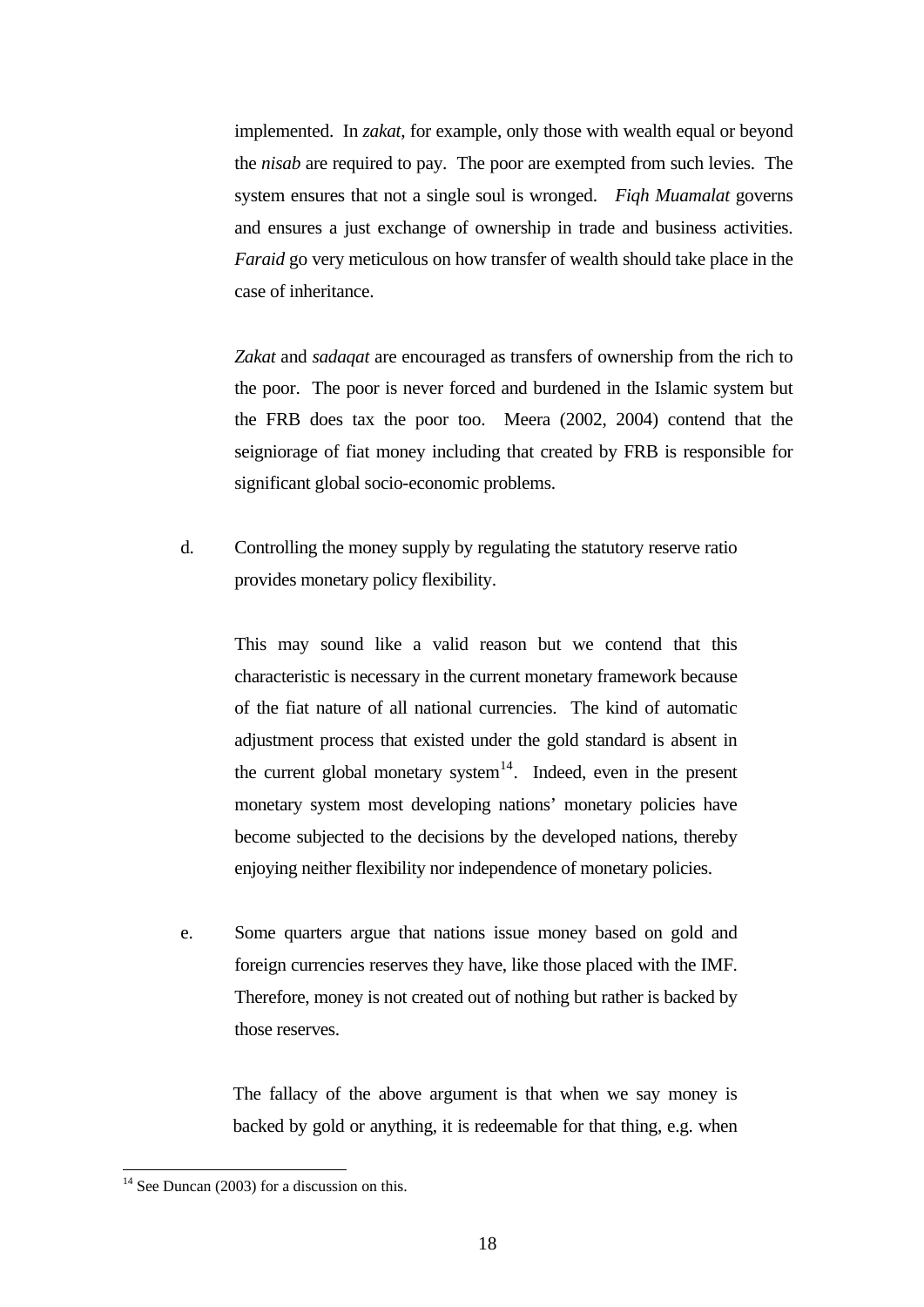the dollar was redeemable for 1/35 ounce of gold in the Bretton Woods system. When there is no specific per unit redemption then there is no backing<sup>[15](#page-18-0)</sup>.

f. FRB allows the managing of the international competitiveness of a nation's exports. By increasing or decreasing the money supply, wages and the price levels can be affected accordingly.

> Its is true that monetary policy can be used to improve competitiveness of exports. But the question is at whose expense? If competitiveness is achieved by reducing wages, then the increased exports is achieved at the expense of the workers. This again has distributional effects.

> Additionally, just how much export competitiveness is enjoyed by developing nations vis-à-vis the developed nations in the current set up? The frequent failures of WTO talks and mass demonstrations during its meetings are the result of dissatisfaction among the mostly disadvantaged developing nations in international trade negotiations.

#### **6. Ownership Effects of Interest Charges in a Fiat Monetary System**

The ownership effects of interest charges are quite straight forward and easy to see. An interest charge basically imposes on the borrower a payment of additional 'free' purchasing power over and above the principal amount loaned. It's 'free' because the interest is charged without regard to and independent from the risks borne by the borrower.

In a fiat monetary system, loans are not repayable in the aggregate because the interest portion that need to be paid does not exist in the form of money. Therefore, in aggregate, the interest portion must and can only be paid in real terms, i.e. in the form of goods and

<span id="page-18-0"></span><sup>&</sup>lt;sup>15</sup> This is like a government saying, "I have some gold therefore I have the right to issue fiat money and impose a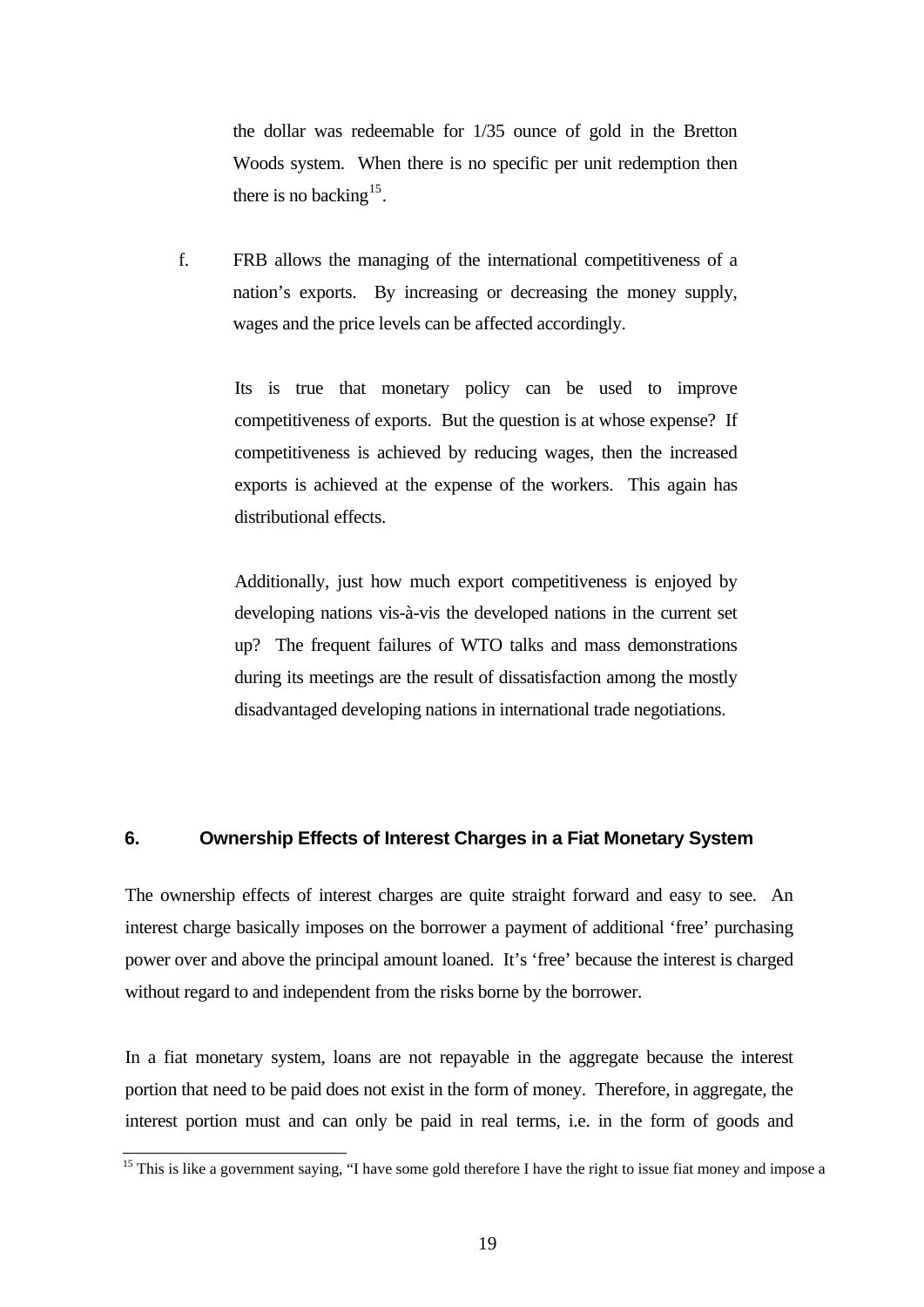services. To illustrate this, say a central bank pushes 1 billion of its currency into the economy with an interest charge of 20 percent per annum. This 1 billion would exchange hands in the economy, creating value and wealth in the form of goods and services. This would show-up in the form of increased assets amount in the balance sheets of individuals and businesses. But the total amount of money in the system would still be 1 billion while the system is required pay back 1.2 billion. Since the 0.2 billion does not exist, at the end of the year, the system as a whole will default and the interest portion can only be paid, therefore, in the form of real assets and services (that can come from both the previously owned assets and the newly created ones). Therefore, in the current fiat money system, interest transfers ownership of assets by the mere design of the system – someone simply got to default on the loans and repayment made in the form of real things. This is the reason why collaterals and guarantors are important for banks.

When loans are repaid by means of instalments, the default is somewhat camouflaged. For instance, in the above example if the borrowers are allowed to repay the 1.2 billion in monthly instalments of 0.1 billion, the banking system could spend back monthly the 0.1 billion received thereby acquiring goods and services. This money can later be used to pay again to the bank. The system would appear as though not defaulting but in the process goods and services would have transferred to the bank, just like in the earlier example when goods and services got transferred after an obvious default.

It is therefore clear that interest transfers ownership of wealth by the mere design of the system, while refusing to take any risks involved in the process of creating value and wealth. That interest is riba is therefore quite obvious. What is not so obvious is whether the creation of fiat money itself is also riba.

## **7. Is Seigniorage of Fiat Money Riba?**

Having discussed the effects of FRB, can the seigniorage of fiat money be considered as riba? We assert that it is. Consider Diagram 2 below:

#### forced tax on the people." Is this a reasonable argument?

 $\overline{\phantom{a}}$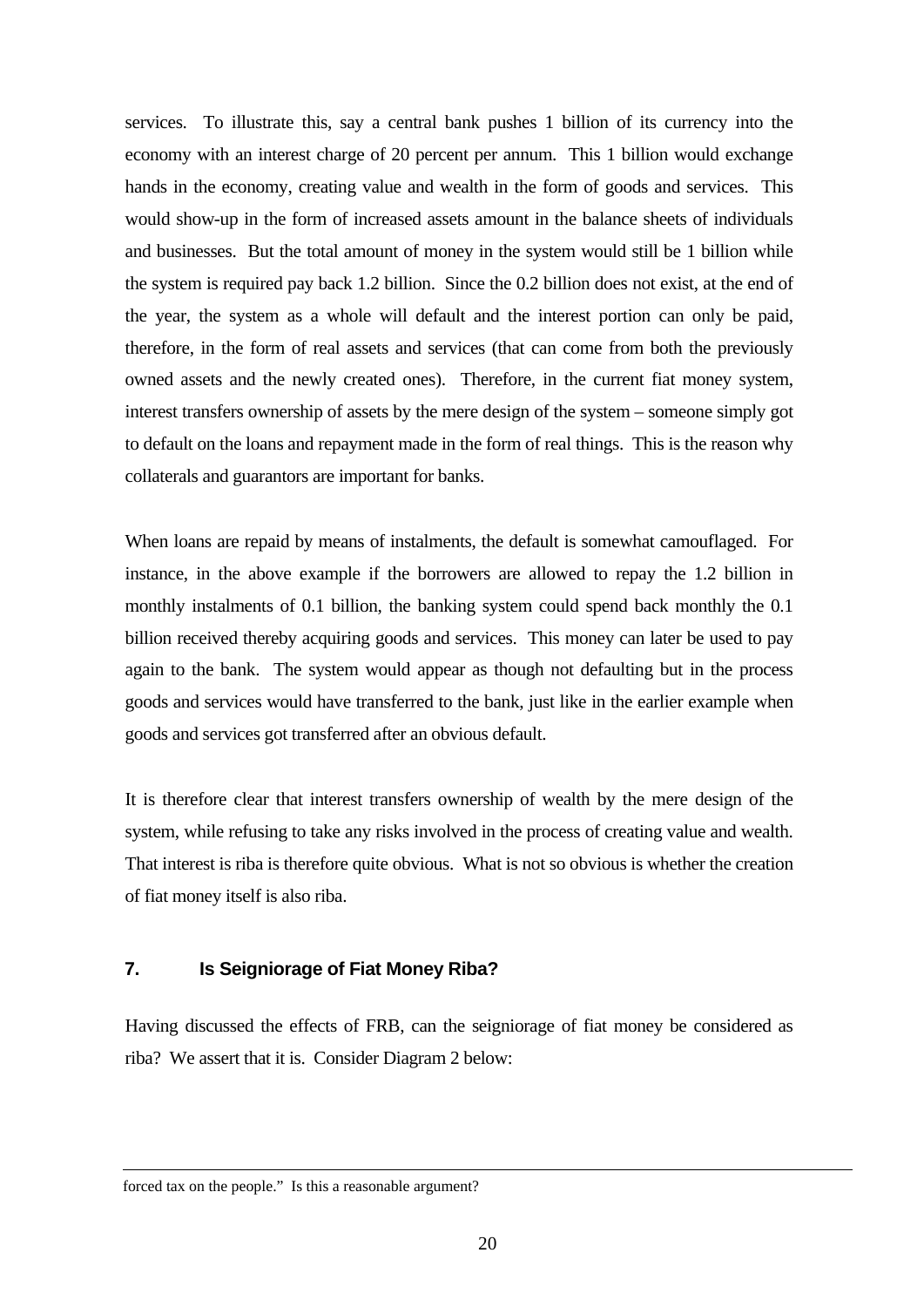#### **Diagram 2**

#### **Seigniorage of Fiat Money and Riba**



If a bank lends out say \$1,000 at an APR of 10 percent, the borrower must repay \$1,100 at the end of the year. The additional \$100 is regarded as riba because it is additional purchasing power acquired without assuming any risk. But what if the original principal amount of \$1,000 is created out of nothing, as in FRB and currency notes and coins? It gives free purchasing power that is ten times the interest charge, and is assumed immediately, unlike the interest money that is received only a year later<sup>[16](#page-20-0)</sup>. This free purchasing power that is many times more than the interest itself and acquired without assuming any legitimate risk is indeed riba. It is pertinent and urgent in current times therefore, that scholars of Shariah deliberate on this and come up with a fatwa on fiat money and fractional reserve banking. Since Islamic banking and finance operate under these systems, such fatwa is urgent and pertinent before Islamic banking and finance takes a course that could prove difficult to reverse later.

## **8. Conclusion**

 $\overline{a}$ 

This paper looked at the fractional reserve banking system from the perspective of Islamic principles of ownership. It argued that money creation through FRB is creation of purchasing power out of nothing. In the real economy, this brings about ownership transfers of real goods and services from the economy to the bank effectively, paid for by the whole economy through inflation.

This creation of ownership or transfer of ownership does not take place with the knowledge and consent of each and every initial owner; and the transfer takes place without assuming any legitimate risk. The transfer is also not based on human effort or

<span id="page-20-0"></span><sup>&</sup>lt;sup>16</sup> According to the principle of time value of money, in today's terms, the value of the \$100 interest received at the year-end is less than that amount with regard to its purchasing power today.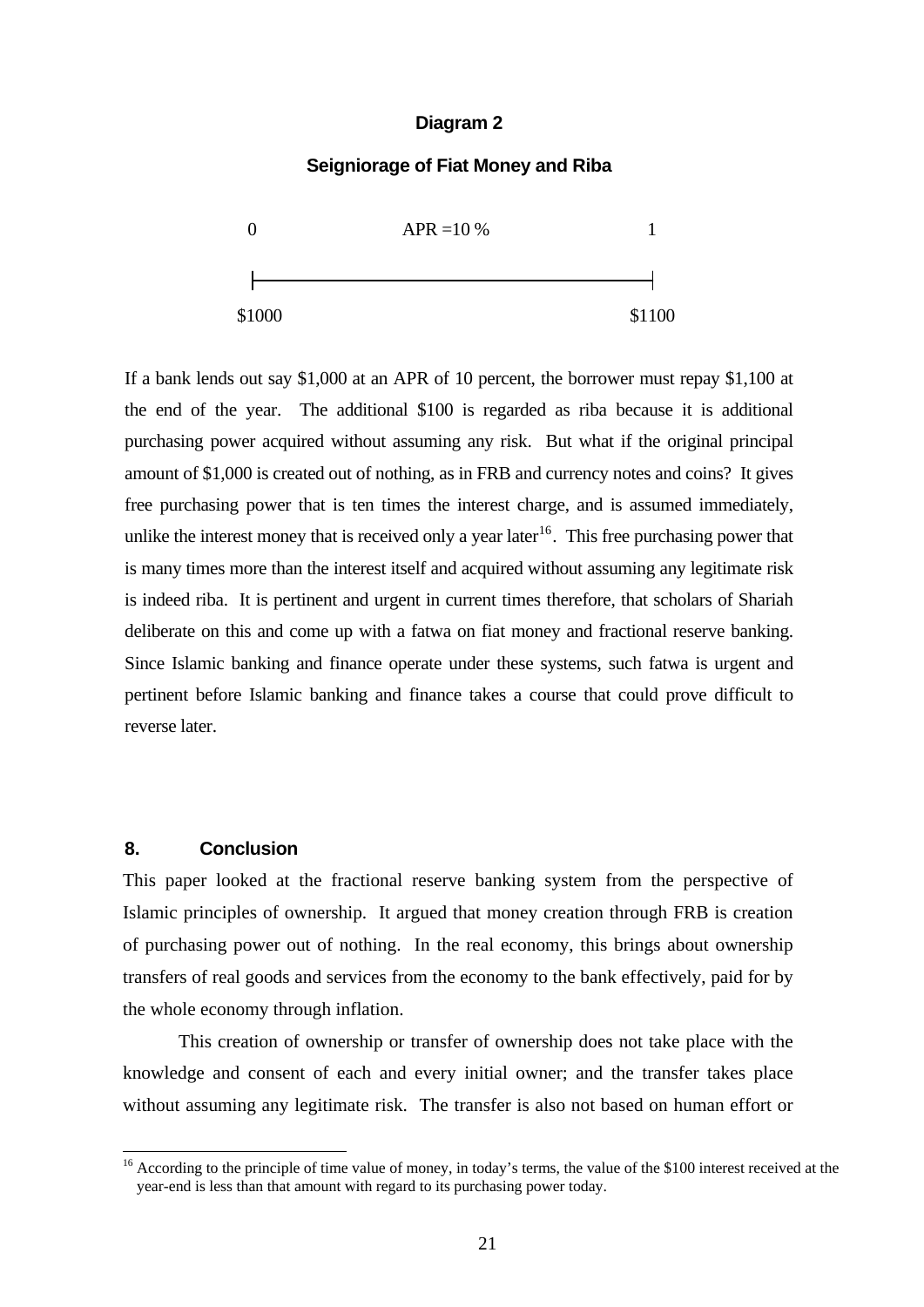product of labour. These violate the ownership principles in Islam and tantamount to theft. It also has the elements of riba that is even worse than interest charges. Scholars have identified this as a source of significant socio-economic problems including unjust distribution of wealth and poverty.

On the same basis, we can deduce that, not only the creation of money by FRB is not *halal* but the process of creating fiat money itself is not *halal* as well. Indeed, a bank note of USD100, for example, has a purchasing power of 100 USD but the cost of its creation might not exceed say 80 cents, so the difference, 100-0.80=99.20 USD, i.e. the seigniorage, is a purchasing power created out of noting without any human effort.

On the same basis, we can say that even the government should not create money out of nothing because it is equivalent to taking assets of people without compensation. In Islam, the ownership is protected even against the government. The government can take the assets of people in only very specified, prescribed ways like the *zakat,* and in other cases it has to give compensation.

Therefore, fiat money and FRB are anti-thesis to Islamic economics and finance. Accordingly, this paper asserts that Islamic banking and finance operating under fiat money and fractional reserve banking is unacceptable or even could be termed *haram* since it violates the principles of ownership while having the elements of theft and riba.

One may argue that the modern financial system has made the economy more efficient. But the price humanity had to pay for this efficiency in terms of loss of ownerships, unjust distribution of wealth and damage to the environment probably outweigh any efficiency gained.

It is not easy, of course, to point finger at established systems like the fractional banking system. But established systems have floundered and collapsed in the past - for example, like socialism in Russia. Now capitalism is, indeed, showing similar signs of faltering, with long established firms and banks showing sign of distress and even collapsing. Analysts normally attribute this to firm-specific factors, but from earlier arguments, we do assert here that the financial structure in the economy, in particular the fractional reserve banking system has a lot to do with it.

After a series of corporate financial distresses, particularly during the 1997 East Asian financial crisis, corporate governance has become an in-thing in this part of the world, with the determination to instill transparency and check corporate scandals and frauds. But are we bold enough to recognize fractional reserve banking as profound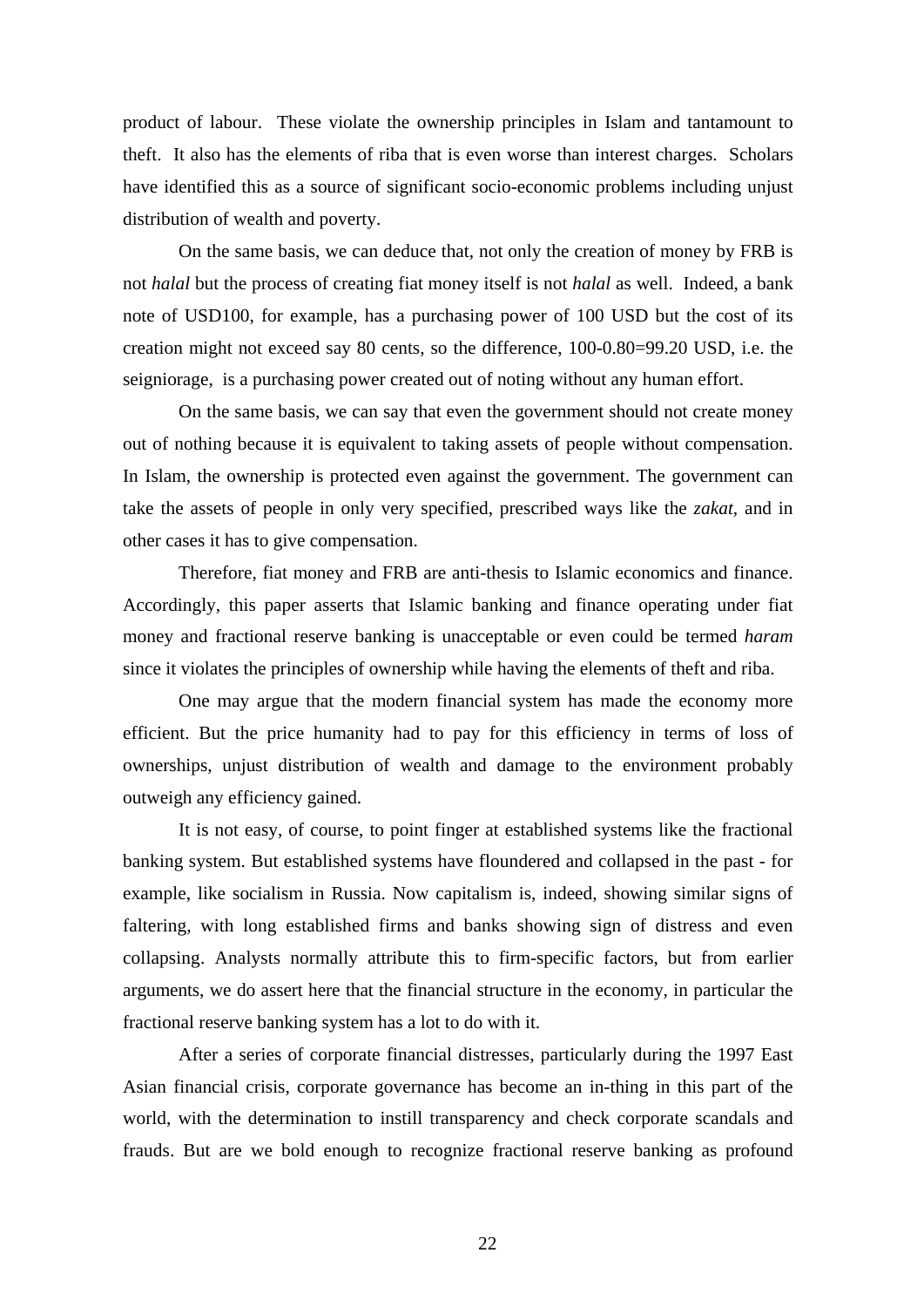fraud $17$ ?

<span id="page-22-0"></span> $\overline{\phantom{a}}$  $17$  After teaching and advising state leaders on economics for over 70 years, the late Harvard professor John Kenneth Galbraith wrote his last book titled, *The Economics of Innocent Fraud*. We recommend it for wisdoms into the workings of present-day economic and financial systems.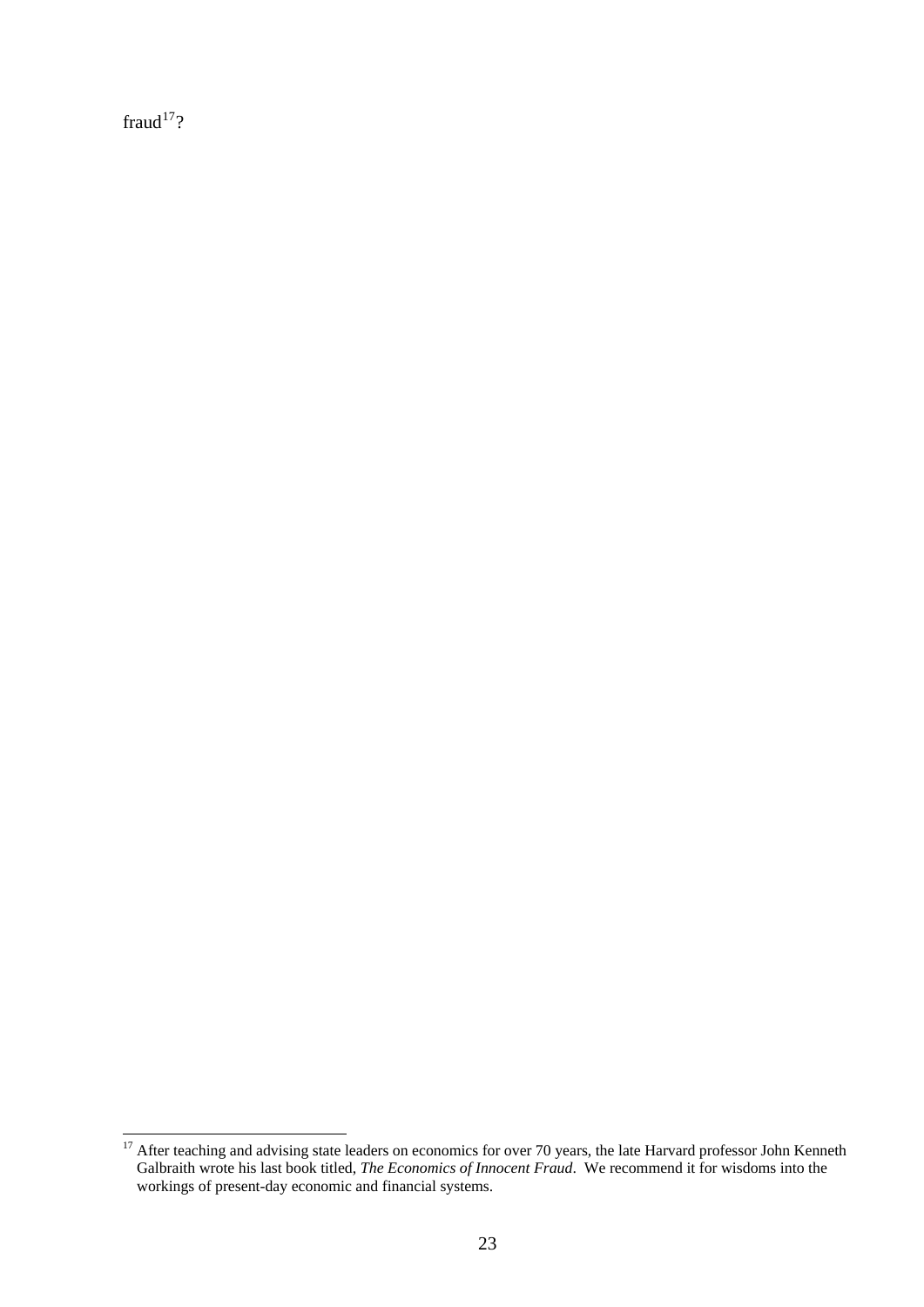#### **References**

- Abadi A. D., *Al Milkiyyah fi al Islam: Tabi<sup>c</sup> atuha, wazifatuha wa quyudiha*. Vol 2, Mu'asasat Erissala, Beirut, 2000.
- Abd Mokhtar Yunus, *Al Milkiyyah fi al Shariah al Islamiyah wa dawruha fi al Iqtisad*, first edition, 1987.
- Al Bukhari, *Sharh Al Bukhari Fath Al Bari*, Halabi Edition, V5, 1959.
- Al Siaghi, *Al rawd al Nazir*, Vol 3, 1221.
- Al Korafi, *Kitab al Furuq*, Vol. 3. Tahqiq Mohammad Ahmad Sarraj An Ali Jumaa Mohamd, Cairo, Dar Al Salam, First Edition, 2001.
- Al Qurtubi, *Tafsir Al Qurtubi*, Vol 2, 271H. Tahqiq Salem Mustapha al Badri, Beirut, Dar al Kutub al Ilmiyah, Second Edition, 2004.
- Al Ghazzali, *Ihya Ulum al Din*, Vol 3. Beirut, Maktab Islam, 1983.

Duncan, Richard, 2003. *The Dollar Crisis*, Singapore: John Wiley.

- Galbraith, John K., (2004), *The Economics of Innocent Fraud*, Allen Lane.
- Ibn Ashat, *Hashiyat Idrar al Shuruq ala anwaq al furuq*, Vol. 3.
- Ibn Taymia, *Majmuat al Fatawi*, Vol 3. Dar al Arabia, Beirut, 1978.
- Imam Ahmad, *Musnad Imam Ahmad*, Vol 3, 241H. Beirut, Maktab Islam, 1983.
- Khafif Ali, *Al Milkiyyah fi al Shariah Islamiya wa Muqaranatiha bil Kawanin al Arabia, Dar Al Nahda al Arabia*, Beirut, 1990.
- Meera, Ahamed Kameel Mydin (2002). *The Islamic Gold Dinar*. Subang Jaya, Malaysia: Pelanduk Publications.
- Meera, Ahamed Kameel Mydin (2004). *The Theft of Nations*. Subang Jaya, Malaysia: Pelanduk Publications.
- Meera, Ahamed Kameel Mydin and Moussa Larbani (2006). "The Seigniorage of Fiat Money and the Maqasid al-Shari'ah: The Unattainableness of the Maqasid". *Humanomics*, Vol.22 No. 1, pp17-33.
- Meera, Ahamed Kameel Mydin & Moussa Larbani (2006), "Seigniorage of Fiat Money and the Maqasid al-Shari'ah:The Compatibility of the Gold Dinar with the Maqasid*, Humanomics*, Vol. 22, No.2, 2006, pp. 84-97.
- Montias, John Michael (1976), *The Structure of Economic Systems*, New Haven : Yale University Press.